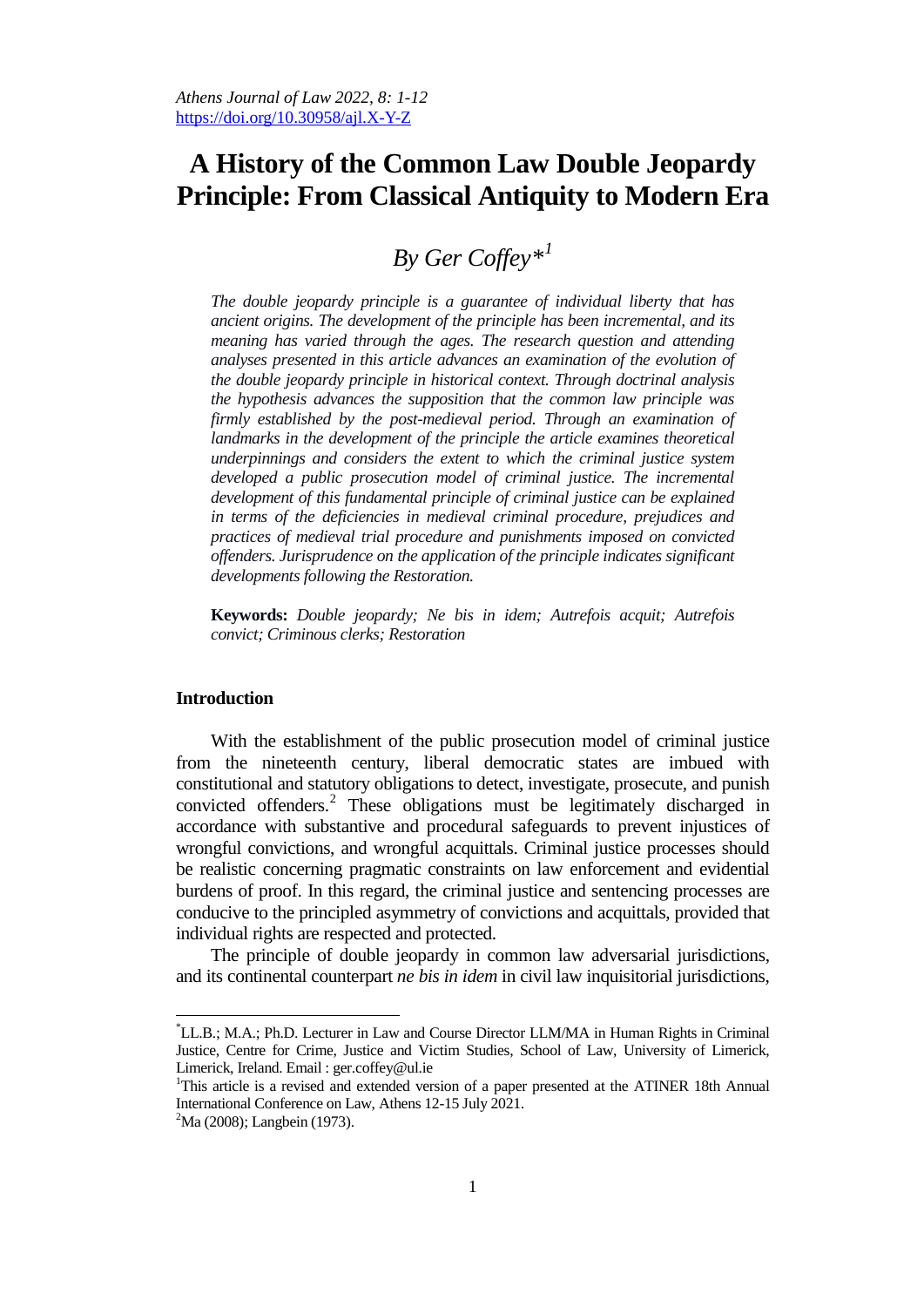proscribe multiple trials and punishments for the same criminal offence.<sup>[3](#page-1-0)</sup> The principle finds expression in the pleas in bar, *autrefois acquit* and *autrefois convict*. Although commonly referred to as 'the rule against double jeopardy' the proscription is more appropriately identified as a principle or maxim incorporating multiple rules of substantive and procedural law. A rule of law *simpliciter* would not incorporate fundamental procedural issues including the attachment of jeopardy to the original criminal trial, final verdict of acquittal or conviction, and the most litigated element of the principle regarding types of conduct that might constitute the same criminal offence.

Historical methodology allows legal researchers to evaluate a principle in its original context to develop a greater depth of understanding.<sup>[4](#page-1-1)</sup> Through doctrinal analysis of legalistic sources, this article traces the historical development of the common law double jeopardy principle. The analysis reveals that the importance of the principle gained traction during the late medieval period and was firmly established in the common law by the late seventeenth century. The foundations of this incremental development were based on the status of the principle in classical antiquity, migration of Roman law scholars, church-state conflicts over clerical immunity, changes in medieval criminal procedure and harsh punishments. The hypothesis is augmented by the status of the principle having migrated to the American colonies and subsequently enshrined in the federal and state constitutions during this formative period.

# **Rationale of the Principle**

Multiple prosecutions and punishments for the same conduct/offence is intrinsically unlawful from a deontological perspective.<sup>[5](#page-1-2)</sup> Deontological ethics, and the nature of duty and obligation on states impacted on the prescriptive ethical theory that morality of conduct should be constructed on whether such conduct is right or wrong according to a series of rules, rather than based on the consequences of the proscribed conduct. This theoretical underpinning of criminal justice processes resonates with the development of the double jeopardy principle.

Contemporary policy considerations underlying the rationale of the double jeopardy principle were neatly encapsulated in *Green v United States*<sup>[6](#page-1-3)</sup> where Black J. opined:

*"The underlying idea, one that is deeply ingrained in at least the Anglo-American systems of jurisprudence, is that the State with all its resources and power should not be allowed to make repeated attempts to convict an individual for an alleged offence, thereby subjecting him to embarrassment, expense and ordeal and compelling him to live in a continuing state of anxiety and insecurity, as well as enhancing the possibility that even though innocent he may be found guilty*."

<span id="page-1-0"></span>3  $3$ Stuckenberg (2019).

<span id="page-1-1"></span><sup>4</sup> Reid (1993).

<span id="page-1-2"></span><sup>5</sup> Hurd & Moore (2021); Binder (2002).

<span id="page-1-3"></span><sup>6</sup> (1957) 355 US 184 at 187-188.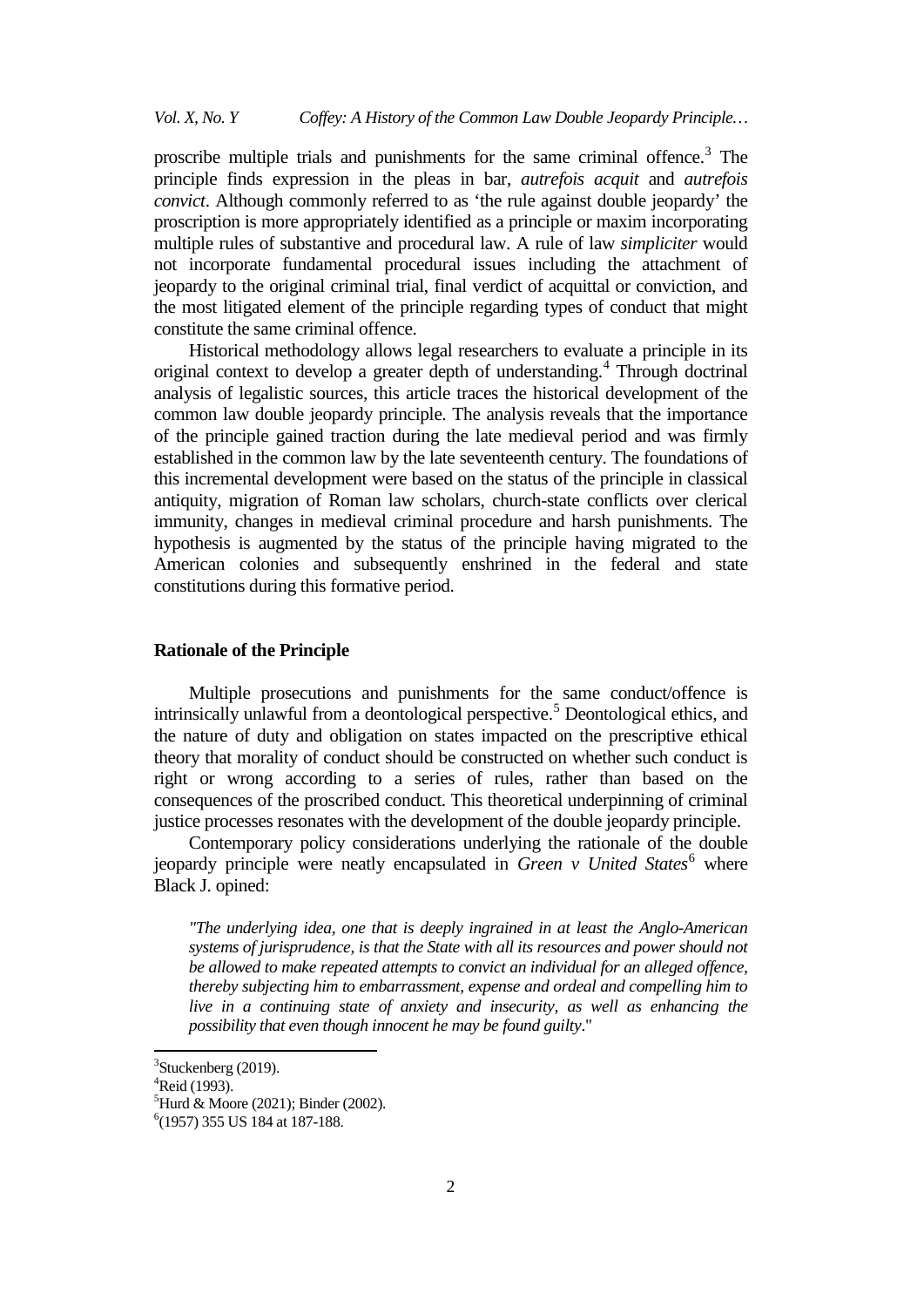Enhancing the possibility that innocent persons would be convicted and punished is pivotal as Friedland $\prime$  writes:

*"In many cases an innocent person will not have the stamina or resources effectively to fight a second charge. And, knowing that a second proceeding is possible an innocent person may plead guilty at the first trial. But even if the accused vigorously fights the second charge, he may be at a greater disadvantage than he was at the first trial because he will normally have disclosed his complete defence at the former trial. Moreover, he may have entered the witness-box himself. The prosecutor can study the transcript and may thereby find apparent defects and inconsistencies in the defence evidence to use at the second trial*."

The power imbalance and disproportionate resource allocation between prosecution authorities and accused persons clearly necessitated a formal limitation on states against multiple trials and harsh punishments. The wideranging resources available to prosecuting authorities in contrast with the adverse standing of accused persons necessitates a procedural bar against the ordeal of repeated criminal trials for the same criminal offence following an acquittal or conviction by a court of competent criminal jurisdiction. While the prohibition is firmly established in legal systems concerned with individual liberties, the incremental development of the principle in historical perspective reflects the social, political, and economic climates delimiting the contours of the proscription.

# **Origins of the Principle**

A double jeopardy principle of sorts was evidenced by Law 5 of the nineteenth century BCE Code of Hammurabi:

*"If a judge try a case, reach a decision, and present his judgment in writing; if later error shall appear in his decision, and it be through his own fault, then he shall pay twelve times the fine set by him in the case, and he shall be publicly removed from the judge's bench, and never again shall he sit there to render judgement*."

This edict prohibited judges from changing judgments once the issues of a case had been determined and reflects the doctrine of *res judicata* that prohibits the reopening of issues that have already been decided by courts of competent jurisdiction. *Res judicata* has broader application than the *ne bis in idem* principle and is also applicable in civil law. Nonetheless, one may speculate that Law 5 was one of the earliest recorded legal provisions recognising the injustice of repeated trials and punishments following conclusive judgments, and (presumably) influenced the recognition and development of the principle in western legal traditions.

<span id="page-2-0"></span><sup>⊤&</sup>lt;br>7  $7$ Friedland (1969) at 4.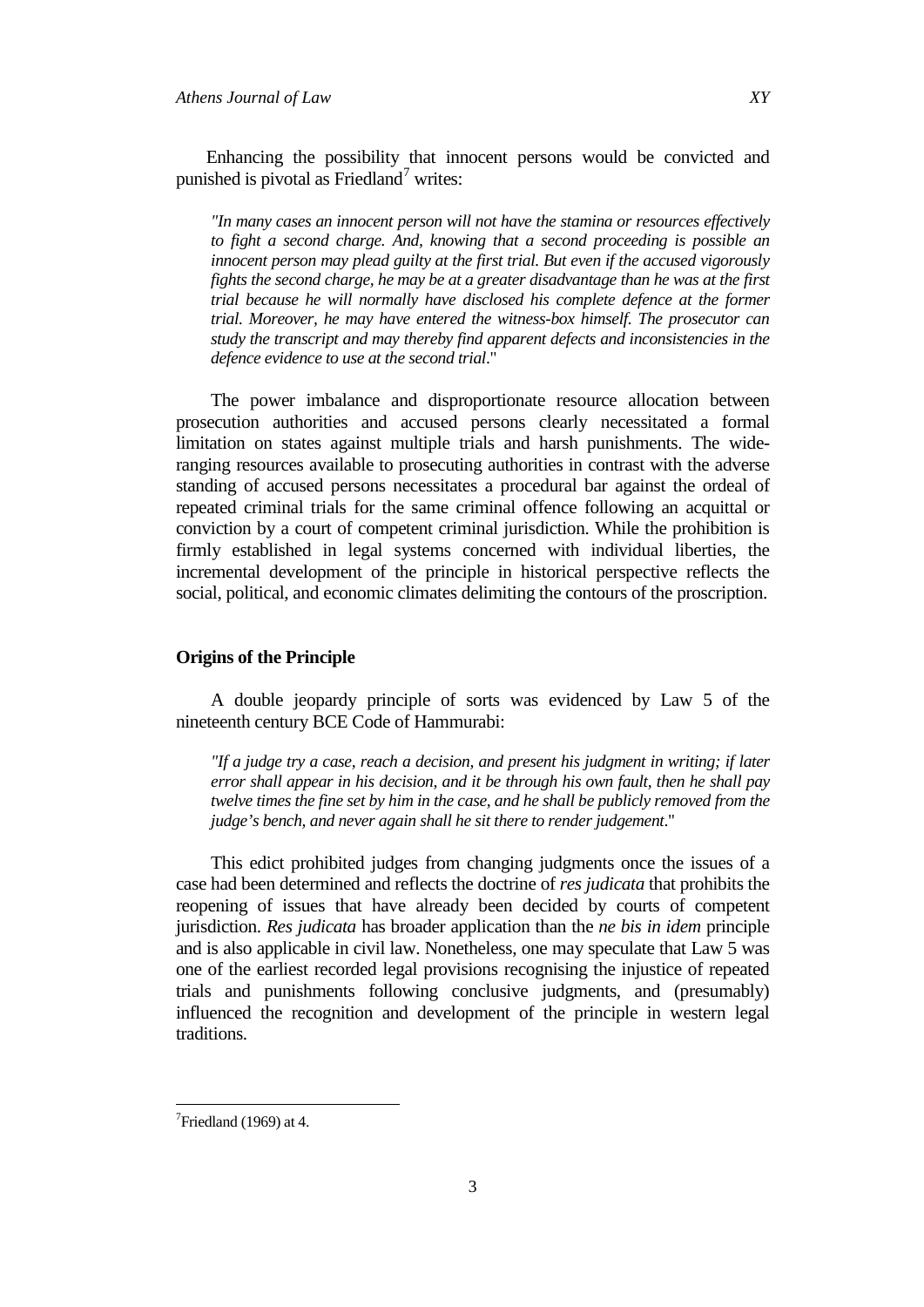## **Classical Antiquity**

Formative legal cultures, traditions and customs that underpinned the development of written (as opposed to oral legal tradition) Greco-Roman laws expediated the formation of nation states advanced legal systems reflective of their own national identities. These guiding principles provided the rational character of legal systems and legalism of the western states.<sup>[8](#page-3-0)</sup> The legal methodological approach to resolving social and economic conflicts not only by force, authority, or compromise, but also by the application of general conceptual principles and rules of law is the characteristic feature of contemporary western legal thought.

The existence of the *ne bis in idem* principle in western civilisations can be traced to the classical period of cultural history (c. 8th century BCE - 6th century AD). The development of the principle was evidently based on deontological precepts from its inception in classical antiquity as a primitive form of *res judicata*. Ancient Greco-Roman precepts can be traced to 355 BCE when Athenian statesman and orator Demosthenes proclaimed, "the laws forbid the same man to be tried twice on the same issue, be it a civil action, a scrutiny, a contested claim, or anything else of the sort,"<sup>[9](#page-3-1)</sup> which is one of the earliest known references. Jones writes, "The law of Athens was that, once tried, a person could not be re-prosecuted on the same charge". <sup>[10](#page-3-2)</sup>

In last century BCE, Roman statesman, lawyer, scholar, and philosopher, Cicero proclaimed the civil law maxim *non bis in idem*. The maxim may have influenced its adoption into the common law both directly and through ecclesiastical law where it was generally known.<sup>[11](#page-3-3)</sup> There is a close analogy between the way Roman law and the common law of England evolved.<sup>[12](#page-3-4)</sup>

The principle found expression in the pervasive nature of Roman law expressed in the *Digest of Justinian* (533) as "the governor should not permit the same person to be again accused of crimes of which he has been acquitted."<sup>[13](#page-3-5)</sup> This incorporated the maxim *nemo debet bis puniri pro uno delicto*, which is a probable source for the introduction of principle in the common law.<sup>[14](#page-3-6)</sup>

These declaratory statements indicate the principle was based on the universal law of reason, justice, and conscience common to all nations. Protection was not absolute however, as Jones writes:

*"The main concern of a man brought into court was to win a verdict by one means or another, for once tried he could not be prosecuted again on the same charge, the rule ne bis in eadem being accepted in Athens if not in Sparta, though in this matter again the pleaders were not slow to find loopholes in the law and to employ various* 

<span id="page-3-0"></span>8  ${}^{8}$ Duxbury (1989).

P Demosthenes (trans. 1962) at 589.<br><sup>10</sup> Jones (1977) at 148.

<span id="page-3-2"></span><span id="page-3-1"></span> $^{10}$ Jones (1977) at 148.<br> $^{11}$ Friedland (1969) at 6.

<span id="page-3-4"></span><span id="page-3-3"></span> $12$ Stephen (1883, vol. 1) at 49.

<span id="page-3-5"></span><sup>&</sup>lt;sup>13</sup>Scott (1932, vol. II) at 17.

<span id="page-3-6"></span><sup>&</sup>lt;sup>14</sup>See text accompanying footnotes 45-47.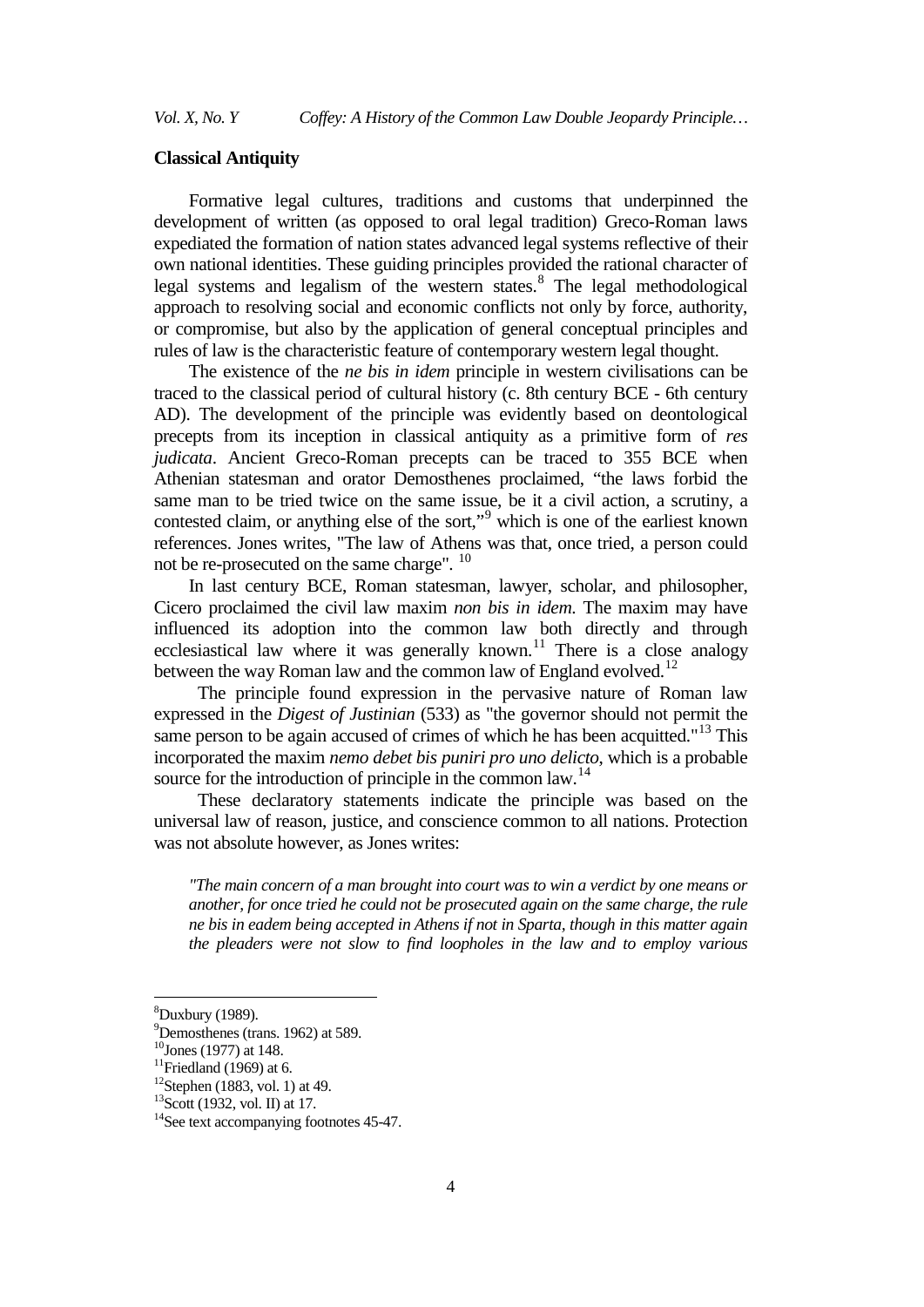# *Athens Journal of Law XY*

*devices, including charges of false witnesses, for reopening questions which had apparently already been disposed of by the courts*."[15](#page-4-0)

In the Roman Republic, an acquittal could not be appealed. The laws of ancient Rome did however, recognise an exception to the concept in that judgement upon an action between an accused person and his accuser did not bind against a second accuser who was not a party to the first action, or at least was not aware that the first prosecution had being brought.<sup>[16](#page-4-1)</sup> The purpose for this exception was to facilitate a second accuser with standing to prosecute the accused on a second occasion for the same criminal offence in circumstances where the second accuser may have had more conclusive evidence of the accused's guilt. Allowing accused persons who in all probability were guilty to remain unpunished would have brought the criminal justice system into disrepute. This in turn could have resulted in actions of 'private justice' by the person against whom the offence had been committed or by his next of kin if he had been murdered. Earlier forms of legal procedure were grounded in vengeance against perpetrators, which originated with the blood feud.<sup>[17](#page-4-2)</sup>

## **Canon Law**

**S**ince the fall of Rome c. 476 the development of canon law opposed placing accused persons twice in jeopardy for the same offence. The ecclesiastical *ne bis in idem* principle of natural law, reason and justice is based on the interpretation by St. Jerome c. 391 AD on a passage from the Old Testament from the prophet Nahum (Nahum 1:9) '*For God judges not twice for the same offence*' (Duoay Rheims version), *affliction shall not rise up the second time*' (King James' version), '*No adversary opposes Him twice*' (New Jewish Publication Society translation), to mean that not even God judges twice for the same conduct. The canon law declaration was introduced into the church canons in 847 AD and accepted the interpreted to mean that 'not even God judges twice for the same conduct'. Thereafter the principle migrated into continental legal systems, and subsequently influenced the development of the principle in the common law of England.

Canon law influenced the gradual transition from imposing harsh punishments including the death penalty for an increasing number of offences instead advocating for imprisonment as the less draconian punishment. This transition was to ameliorate the harshness of the common law that dealt with offenders from the perspective of retribution. The Church stringently advocated treating offenders from the perspective of intention and sin and introduced the concept of imprisonment to facilitate repentance of the offender through solitary confinement and replaced harsh, and in many cases capital, medieval punishments.<sup>[18](#page-4-3)</sup>

<span id="page-4-1"></span><span id="page-4-0"></span>

<sup>&</sup>lt;sup>15</sup>Jones (1977) at 148-149.<br><sup>16</sup>Scott (1932, vol. II) at 17-18.<br><sup>17</sup>Holmes (1991) at 2-3.<br><sup>18</sup> Plucknett (1956) at 305.

<span id="page-4-2"></span>

<span id="page-4-3"></span>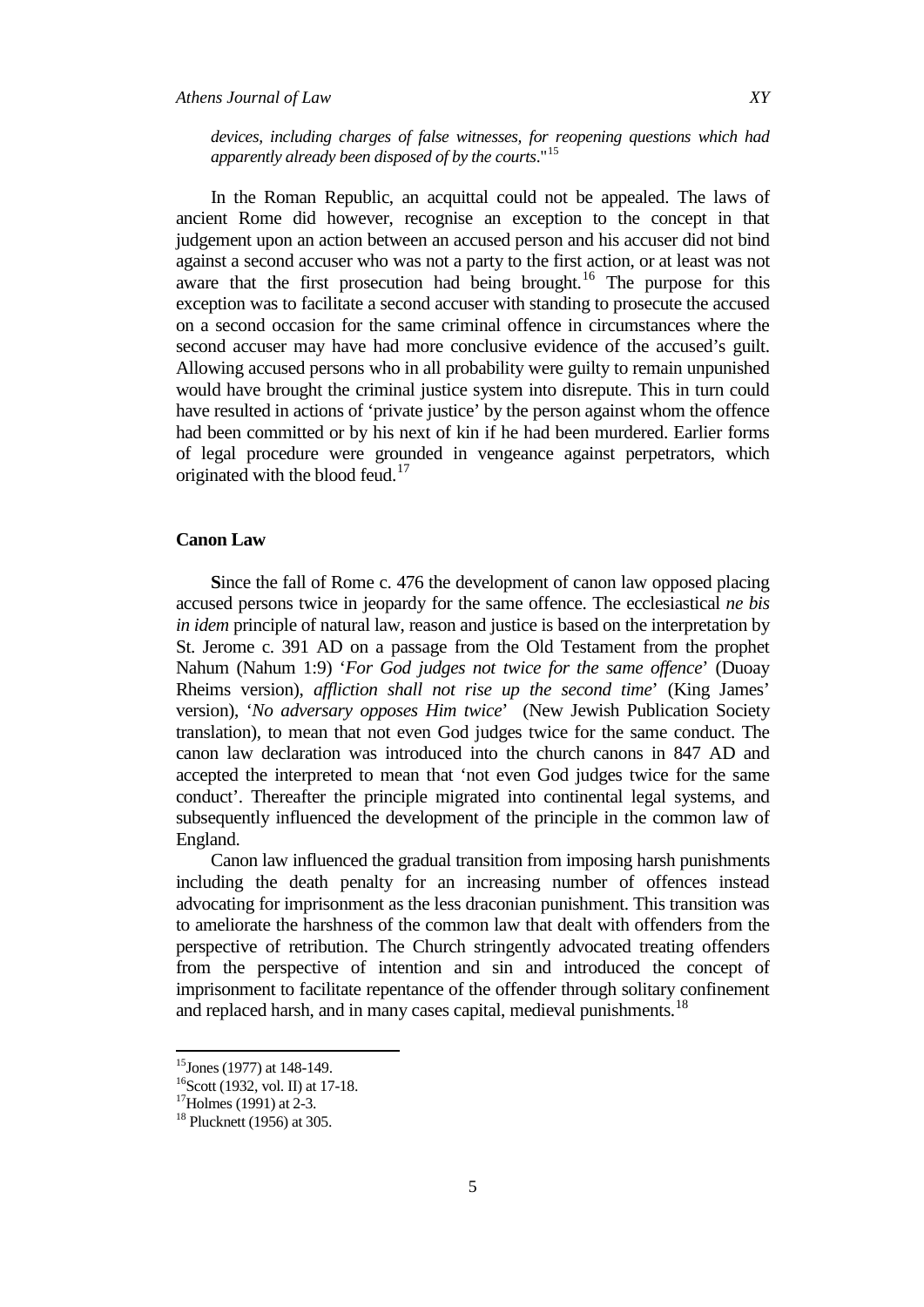#### **Late Antiquity**

The transition from classical antiquity to the early medieval period was marked by the reign of Anglo-Saxons kings from the fifth to eleventh centuries, a period colloquially known as the 'Dark Ages' (originated with the Tuscan scholar Petrarch as a revisionist who regarded the post-Roman centuries as 'dark' compared to the light of classical antiquity) principally because of the scarcity of written sources.<sup>[19](#page-5-0)</sup> This lacuna between the classical antiquity and medieval developments invariably leads to supposition as to the precise origins of the principle in modern area.

During the early medieval period, the punishment imposed upon a second conviction for every offence was death or mutilation, albeit there were few capital offences in existence at this time, such as murder and treason. In Ethelred II's (978-1016) laws, it is said of the accused that when convicted "let him be smitten so that his neck break."[20](#page-5-1) The laws of Cnut (1016-1035) did not improve the situation of accused persons. Capital punishment seems to have been common after Cnut's time, notwithstanding his cautions against the abuse of it, as William the Conqueror found it necessary to forbid it. $^{21}$  $^{21}$  $^{21}$  Trials for criminal offences were by the ordeal in pre-Conquest criminal laws and habitual criminals were subjected to the 'triple ordeal.' Assumptions of guild following a second ordeal resulted in removal of the hands, feet, or both, and following a third ordeal punishments included blinding, excision of the nose, ears and upper lip, or scalping.<sup>[22](#page-5-3)</sup>

The inference from the imposition of such draconian punishments is that the Anglo-Saxons did not attach much importance to individual rights or liberties of accused persons. The concept of a double jeopardy protection would not have been extant during this period, from which it may be concluded that it was not until the reign of the Norman Kings that an embryonic principle became evident. Moreover, the Anglo-Saxon Chronicle is a collection of annals in Old English, chronicling the history of the Anglo-Saxons, which did not document cases. This lacuna suggests the double jeopardy prohibition was not recognised, or not important enough to have been recorded during this period.

An embryonic double jeopardy principle does not appear to have been extant during this period given that the laws were void of basic tenets of fairness and justice. Prior to the Norman Conquest there was no true criminal procedure operative throughout the reign of the Anglo-Saxon Kings.[23](#page-5-4) If an embryonic double jeopardy principle had existed during this period, then the prohibition on retrials and multiple punishments would (presumably) have carried over from the Norman Conquest and the inception of the common law. However, it was not until the late medieval period that the common law courts began to apply double jeopardy principles in a recognisable form.

<span id="page-5-0"></span><sup>&</sup>lt;sup>19</sup>Nelson (2007); Higham (2004); Kallendorf (1996).

<span id="page-5-1"></span> $20$ Stephen (1883, vol. I) at 58.

<span id="page-5-2"></span><sup>&</sup>lt;sup>21</sup>Stephen (1883, vol. I) at 59.<br><sup>22</sup>Thorpe (1840) at 393-395.

<span id="page-5-4"></span><span id="page-5-3"></span><sup>&</sup>lt;sup>23</sup>Holdsworth (1926, vol. II) at 108-110.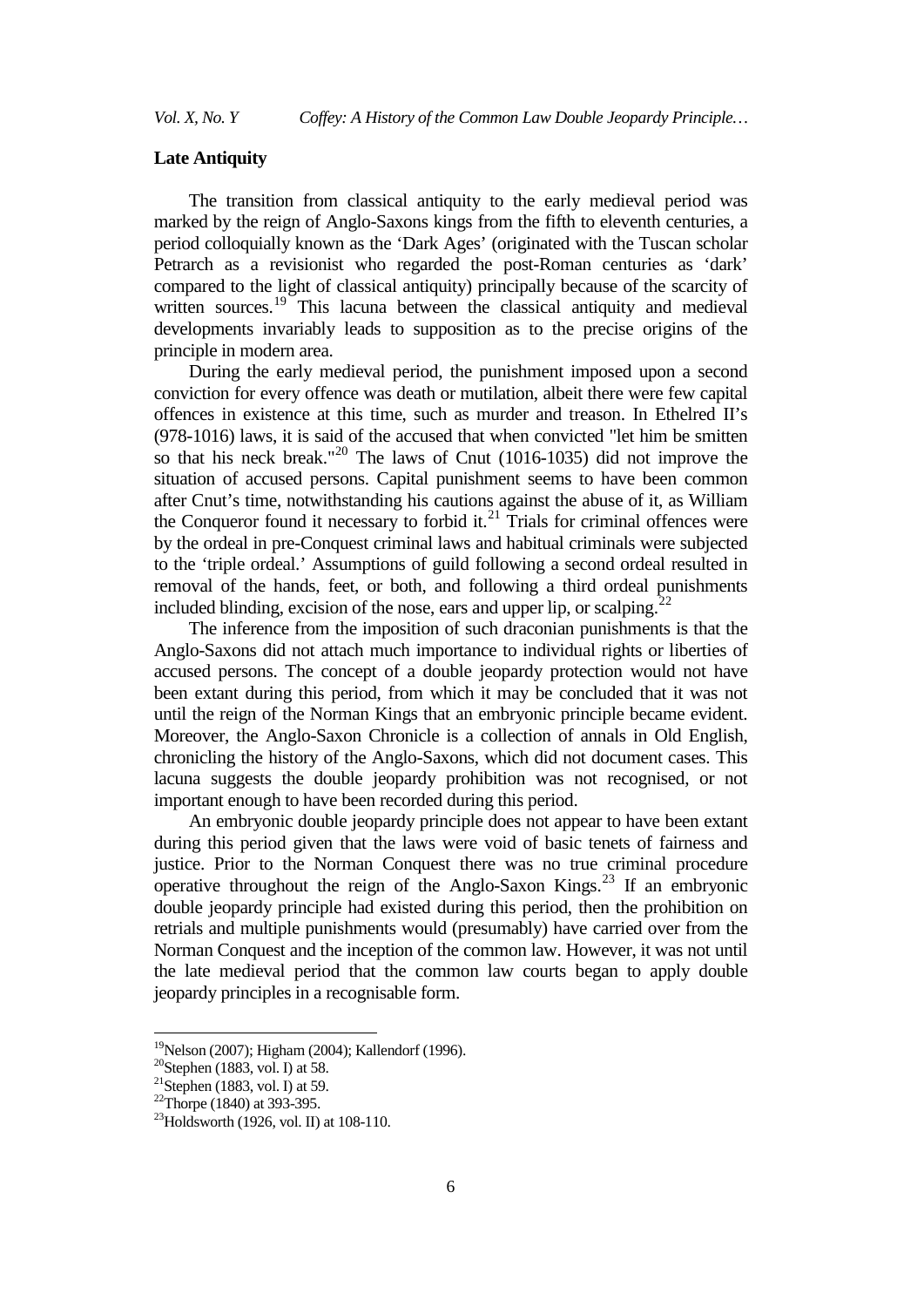#### **Benefit of Clergy**

The Norman Conquest was completed with encouragement from Pope Alexander II, and William I was expected to reciprocate by permitting the development of ecclesiastical courts alongside the common law courts, although this practice did not continue indefinitely.

The complete rejection of a double jeopardy principle by Henry II (1154- 1189) is evident in the Constitutions of Clarendon, 1164, that made provision to retry religious clerks who had formerly been acquitted in the spiritual courts. The Constitutions restricted ecclesiastical privileges, restrained the authority of ecclesiastical courts, and curtailed the extent of papal authority in England. The church had extended its jurisdiction by taking advantage of the weakness of royal authority during the anarchy of Stephen (1135–1154), Henry II's predecessor. The purpose of the Constitutions was to restore the law as it was observed during the reign of Henry I (1100-1135).

What appears to have been the development of a corresponding principle of the common law arose from the 12th century controversy between Archbishop Thomas Becket (Archbishop of Canterbury) and King Henry II. The influence of Roman law was significant on the early development of the common law especially following the posthumous victory of Archbishop Becket following the power struggle between the Church and Henry  $II^{24}$  $II^{24}$  $II^{24}$ .

The principle that religious clerics should not be punished by the King's Courts after a trial in the ecclesiastical courts was a major source of the dispute between Becket and Henry II. The full extent of the clerical claim was that not merely every criminal charge but every personal action against a clerk was an issue that lay outside the competence of the temporal courts.<sup>[25](#page-6-1)</sup> While the controversy over clerical immunity was not the crucial issue it was nonetheless the single aspect around which the quarrel was waged most bitterly.<sup>[26](#page-6-2)</sup> This issue brought the disagreement between Henry II and Becket reached a crisis point. Finding a resolution was not going to be an easy task.

Becket's main argument in the dispute was that any further punishment of clerks in the King's Courts would violate the maxim *nemo bis in idipsum* no man ought to be twice punished for the same offence. This would violate ecclesiastical law prohibiting double punishment based on St Jerome's comment in AD 391 to I Nahum 9. He objected firstly to the summoning of clerks before a secular justice at the initial stage of the King's procedure; secondly, that no secular punishment should follow the deposition of a guilty clerk since secular judges had no jurisdiction over clerks (who were under the jurisdiction of the ecclesiastical courts); thirdly, that deposition was itself the penalty for the crime in question, to which no secular punishment could be legitimately added, for this would involve the imposition of a double punishment.<sup>[27](#page-6-3)</sup> This approach underscores the rationale for the inception of the concept in classical antiquity based on the universal law of

<span id="page-6-0"></span> $^{24}$ Friedland (1969) at 328 and chapter 1.

<span id="page-6-1"></span><sup>&</sup>lt;sup>25</sup>Pollock & Maitland (1968, vol. I) at 446.

<span id="page-6-2"></span> $^{26}$ Duggan (1962) at 2.

<span id="page-6-3"></span> $^{27}$ Duggan (1962) at 4.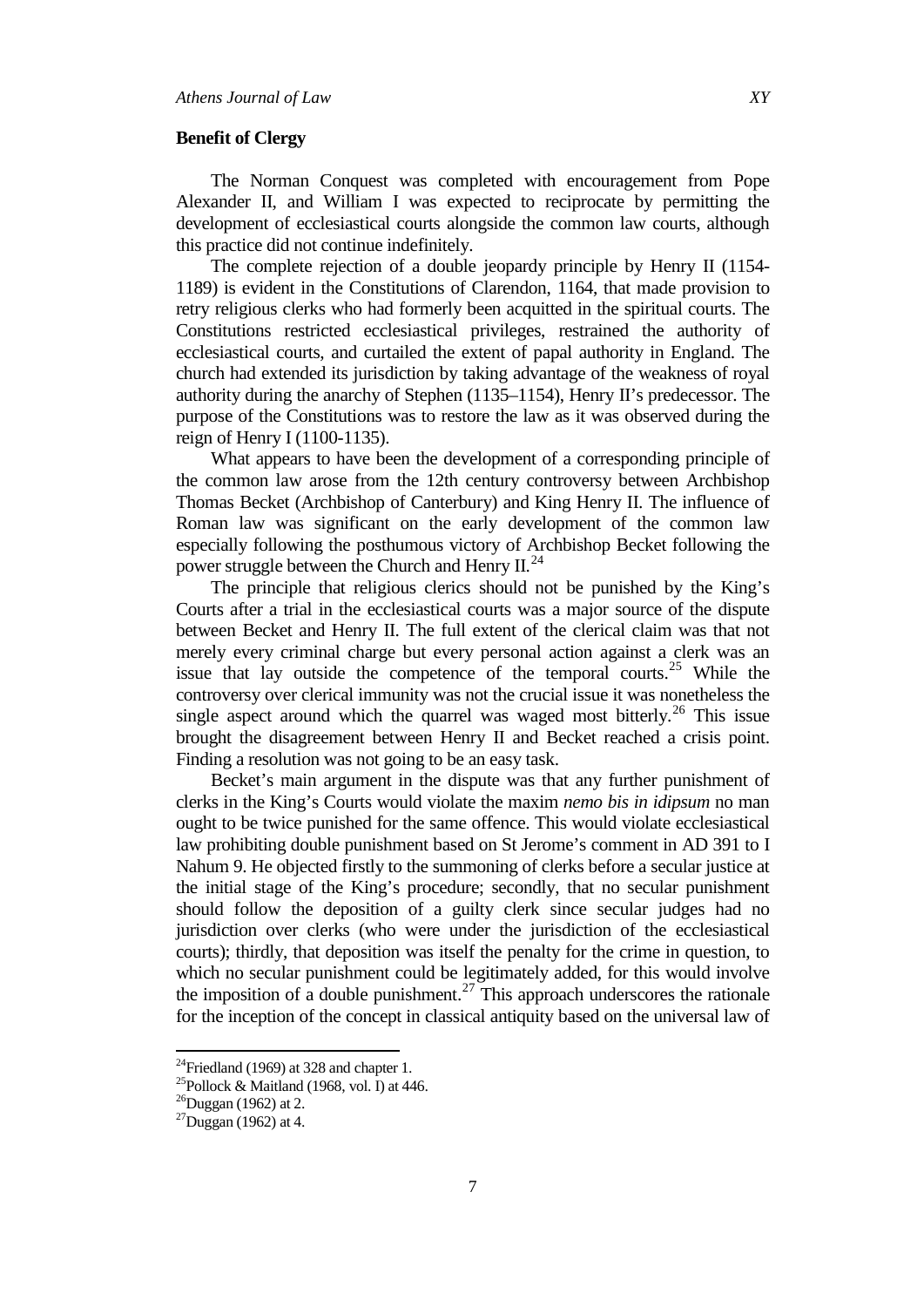reason, justice, and conscience. This development is the earliest intimation in the common law of the inequity of the imposition of double punishment and multiple proceedings for the same criminal offence, influenced by ecclesiastical law.

The King's officials were notified of offences proffered against accused persons, and if convicted, the offenders' property was forfeit to the King.<sup>[28](#page-7-0)</sup> The King's direct involvement in the administration of criminal justice ensured a continued major source of revenue. Breach of the King's peace was not considered a felony and was punished by a pecuniary penalty by way of damages, which provided much of the incentive for the King's involvement in law enforcement.<sup>[29](#page-7-1)</sup>

Becket vehemently opposed the proposals in the Constitutions based on canon law and invocation of the maxim *nec enim Deus iudicat bis in idipsum*. [30](#page-7-2) Becket prevailed albeit posthumously in  $1176$ .<sup>[31](#page-7-3)</sup> The King's judges thereafter applied the principle and henceforth the principle evolved a part of the common law. The concession between state and church meant that religious clerks accused of committing felonies were exempt from both trial and punishment in the King's court. This process established the immunity from secular prosecution known as the benefit of clergy (*privilegium clericale*) with the result that ecclesiastical courts would henceforth bring justice to religious clerks.<sup>[32](#page-7-4)</sup> The punishment for all felonies was the death penalty that was unlikely to be commuted but for religious clerics who could avail themselves of *privilegium clericale*. [33](#page-7-5) This operated as a 'structured bargain,' somewhat analogous to the scale of tariffs extant in Anglo-Saxon laws, whereby accused clerics received the benefit of the prearranged 'bargain' of being confined to the jurisdiction of ecclesiastic courts in exchange for his plea.<sup>[34](#page-7-6)</sup> The plea in bar applied only to the first offence and offences committed thereafter would subject the cleric to the to the jurisdiction of the curia regis without placing him twice in peril of conviction for the same offence. Benefit of clergy was formally abolished in  $1827$ .<sup>35</sup>

Henry II objected to the 'benefit of clergy' on the basis that it protected clerics from the authority of the King's courts. Punishments imposed by the ecclesiastical courts, deposition, would not be as severe as punishments imposed by the *curia regis* namely fines, and forfeitures. This might have encouraged criminal behaviour against the King's peace by clerics who would then claim the 'benefit of clergy' as a procedural defence to being tried for the same offence in the temporal courts.

Becket's successor, Archbishop Richard, was not opposed to dual punishment, and wanted laypeople who murdered clerks to be handed over to the temporal courts for punishment, who could impose more severe forms of punishment on the basis that 'there is no duplication where what is begun by one is completed by

<span id="page-7-0"></span><sup>&</sup>lt;sup>28</sup>Milsom (1969) at 354.

<span id="page-7-1"></span><sup>&</sup>lt;sup>29</sup>Bracton (1968, vol. II) at 411.<br><sup>30</sup>Hunter (1984) at 6.

<span id="page-7-4"></span><span id="page-7-3"></span><span id="page-7-2"></span><sup>&</sup>lt;sup>31</sup>Pollock & Maitland (1968) at 448-449.<br><sup>32</sup>Hunter (1984) at 6.<br><sup>33</sup>De Morgan (1900).<br><sup>34</sup>Wishingrad (1974) at 11.

<span id="page-7-5"></span>

<span id="page-7-7"></span><span id="page-7-6"></span><sup>357 &</sup>amp; 8 Geo. IV, c. 28.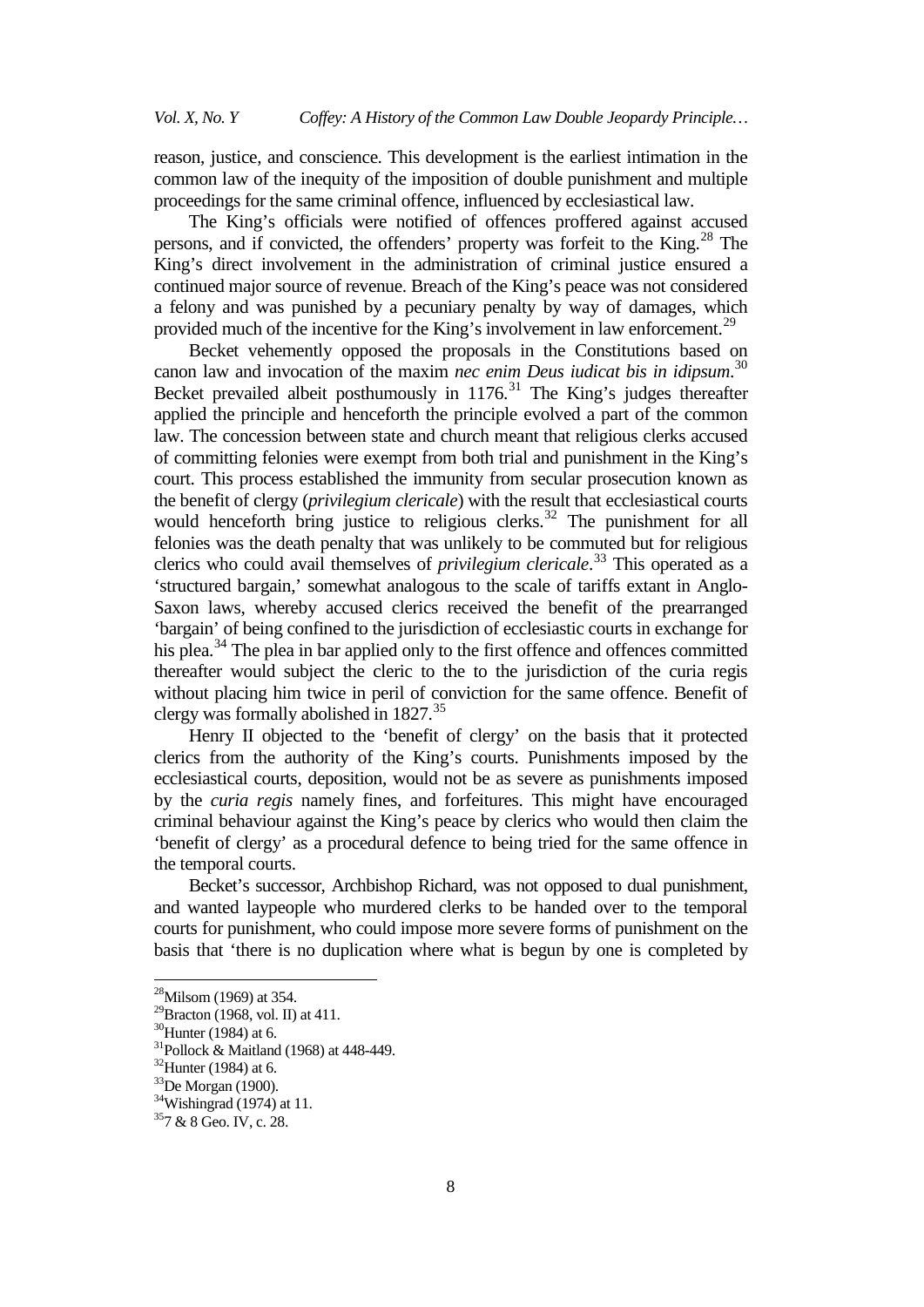another.' This was Henry's position concerning offences committed by clergymen.<sup>[36](#page-8-0)</sup>

Towards the end of the reign of Henry III (1216-1272) the King's courts were conducting their own 'trial' before handing the clerk over to the spiritual courts. This 'trial' was to determine whether the offender's goods should be forfeited to the Crown. Although the Church protested echoing Becket's argument based on *non bis in idipsum*, the King's courts did not desist.<sup>[37](#page-8-1)</sup>

Becket was murdered in Canterbury Cathedral in December 1170, which 'earned him a martyr's crown and the church succeeded in making him England's most popular saint.<sup>[38](#page-8-2)</sup> Following Becket's martyrdom and Henry II's capitulation the Kings judges deemed the maxim Becket was championing worthy of consideration. Friedland<sup>[39](#page-8-3)</sup> suggests the controversy was primarily responsible for the inception of the double jeopardy principle however, analyses of the development of the common law through the *curia regis*, evidences a gradual evolution as a procedural doctrine.

## **Influential Writers**

The courts will typically have recourse to the writings of recognised and authoritative legal commentators where there is a *lacuna* of formal legal sources. Such commentaries were accorded a status akin to that of judicial decisions. A survey of medieval commentators reveals a developing principle of the common law, which suggests that the concept was not a pre-existing principle.<sup> $40$ </sup>

Glanville was Chief Justiciar during the reign of Henry II (1154-1189). The treatise written in 1187 that was the first book on medieval English common law and is attributed to Glanville.<sup>[41](#page-8-5)</sup> Written at the behest of Henry II as the culmination of his long-term endeavours to restore peace and prosperity following years of anarchy under Stephen I. The purpose of the Treatise was to implement Henry II's objectives. The treatise is mostly devoted to explaining the proper use of royal writs in actions that fell under the jurisdiction of royal courts. Mainly concerned with forms of actions (writ) and procedure in civil matters, is a complete statement of the law since the fall of Rome. This record of the proceedings of the *curia regis* does not reference the double jeopardy pleas in bar to a further prosecution for the same offence, which suggests the principle was not carried over as an established principle of law from the Anglo-Saxon period.

Glanville's Treatise was superseded by a treatise composed by Henry de Bracton (c. 1210 - c. 1268), which owes much of its heritage to the Treatise.<sup>[42](#page-8-6)</sup> Bracton (writing in the 1220's and 1230's) composed soon after *Magna Carta* does not make any reference to the principle. Coke claims to have discovered

<span id="page-8-0"></span> $36$ Friedland (1969) at 7.

<span id="page-8-1"></span> $37$ Friedland (1969) at 7.

<span id="page-8-2"></span><sup>38</sup>Baker (2002) at 128.

<span id="page-8-3"></span> $39$ Friedland (1969) at 32.

 $40$ Wilson (1960).

<span id="page-8-5"></span><span id="page-8-4"></span> $41$ Woodbine (1780).

<span id="page-8-6"></span> $42$ Bracton (1968).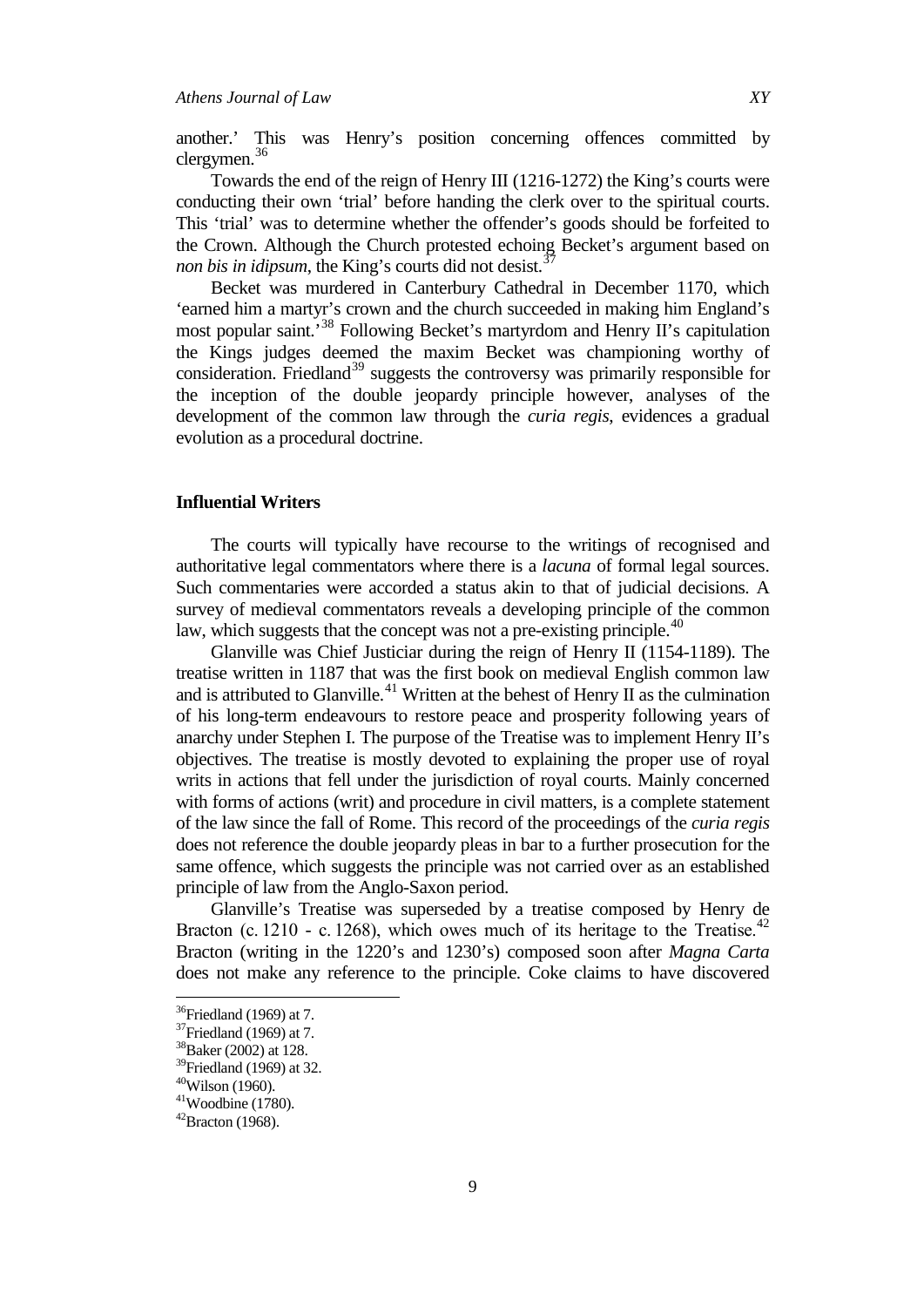tenets of the principle in Bracton's works, however it has been suggested that this is a highly personal interpretation and not indicative of an embryonic double jeopardy principle.[43](#page-9-0) Judicial pronouncements suggest that Bracton did recognise the urgency of a bar against multiple prosecutions for the same offence.<sup>[44](#page-9-1)</sup> This uncertainty among leading common law writers and jurists suggests the prohibition on multiple trials and punishments was not an important principle of the common law during this period.

The Roman law influence on the development of the common law principle may have been introduced by the influx of Roman law scholars in the twelfth, thirteenth and fourteenth centuries, $45$  or, alternatively that it was transposed to English common law through the influence of Canon law which had been introduced following the Norman Conquest in 1066.<sup>[46](#page-9-3)</sup> This immigration influenced the writer and jurist Bracton et al who were enthusiastic to supplement the relatively unsophisticated common law with the doctrinal refinements of Roman jurisprudence. $47$ 

*Britton* is the earliest work on the common law of England at the behest of Edward I (1272-1307) and written in the French language, which declared that a former judgement barrier was perceptible during that period<sup>[48](#page-9-5)</sup>. The Norman-French terminology of the pleas in bar, *autrefois acquit* and *autrefois convict*, might be attributable to this work and suggest that the common law principle migrated from the continent.

It was not until around the sixteenth century that the common law courts began to accord some recognition, albeit in a rudimentary form, to the development of a protection against multiple prosecutions (with the potential imposition of draconian punishments) for the same offence. The development of the prohibition was in response to the draconian penalties imposed upon conviction for criminal offences during the medieval period in addition to the increasing number of statutory provisions for the imposition of the death penalty on defendants convicted of most offences extant during this period.

By the seventeenth century, Lord Coke, Chief Justice declared the common law double jeopardy principle.<sup>[49](#page-9-6)</sup>

Although the word 'jeopardy' began to have some significance during the earlier periods in the development of the common law, it was not originally concerned with the principle that a man's life should not be twice placed in jeopardy of conviction with imposition of punishment, for the same offence. It appears that the contemporary term 'double jeopardy' was unknown during the earlier periods of English legal history.<sup>[50](#page-9-7)</sup> The principle against double jeopardy as expressed by the pleas in bar against a second criminal trial for the same offence,

<span id="page-9-0"></span> $^{43}$ Sigler (1963) at 291.<br> $^{44}$ Bracton (1968) at 391.

<span id="page-9-1"></span>

<span id="page-9-2"></span> $45$ Barton (1993); Turner (1975); Re (1961).

<span id="page-9-3"></span> $^{46}$ Sigler (1963) at 283-285.<br> $^{47}$ Hunter (1984) at 4.

<span id="page-9-5"></span><span id="page-9-4"></span> $48$ Sigler (1963) at 292.

<span id="page-9-6"></span> $49$ Coke (Reprint, 2018).

<span id="page-9-7"></span> $50B$ aker (2002) chapter 2.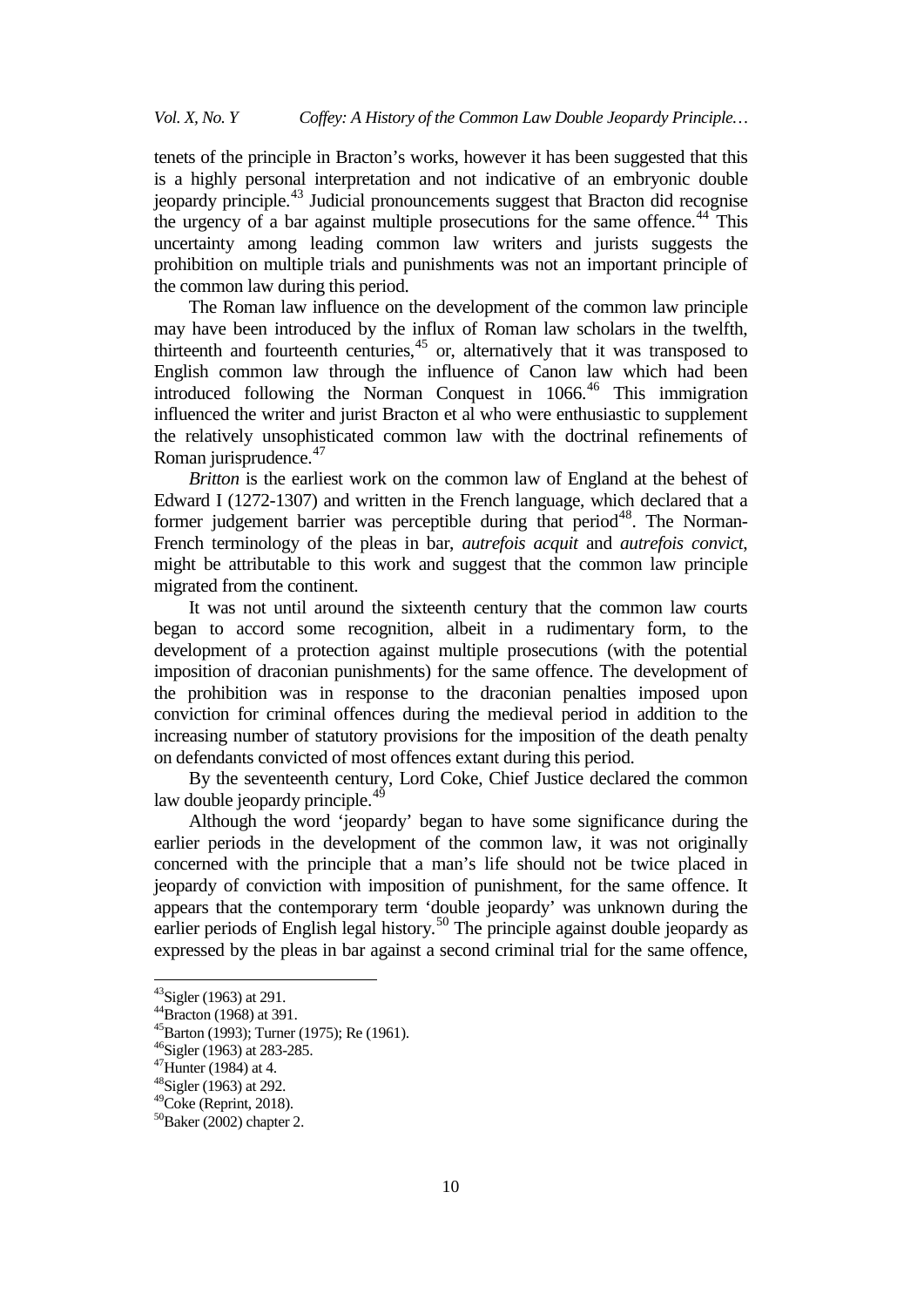*autrefois acquit* and *autrefois convict*, which are still referred to in contemporary criminal justice systems, are attributable to Blackstone, although the concepts probably existed before his time.<sup>[51](#page-10-0)</sup>

The common law of England has a rich Christian heritage, a tradition that has been embodied in the drafting of *Magna Carta*. Eminent jurists, including Blackstone and Coke, frequently invoked their devout Christian faith when expounding and developing legal principles.<sup>[52](#page-10-1)</sup> It is conceivable that canon law directly influenced the common law recognition of the double jeopardy principle.

## **Medieval Punishments**

The necessity for a prohibition against double jeopardy became especially relevant during the late medieval period when the number of capital statutes increased exponentially. In England at the end of the thirteenth century, apart from treason and three offences that were transgressing into the category of misdemeanours, there were only six felony offences.<sup>[53](#page-10-2)</sup> Capital punishment was imposed for a very few serious offences such as treason, murder, rape and the burning of a dwelling-house.<sup>[54](#page-10-3)</sup> In 1688, notwithstanding the exceptionally rigorous laws enacted by the Tudors (1485-1603) and Stuarts (1603-1714)<sup>[55](#page-10-4)</sup> no more than about fifty offences carried the death penalty. Stephen<sup>[56](#page-10-5)</sup> notes that criminal law during the earlier periods of the common law imposed the most severe punishments, a situation which was further exasperated under the reign of the Tudors and from the time of Elizabeth I until the close of the seventeenth century there was slight change. The eighteenth century witnessed a spectacular increase in the creation of capital offences and most capital statutes in force during the 1820's had been enacted during the eighteenth century.

An examination of the rate of enactment of capital statutes imposing the death penalty or other draconian punishments for certain offences, evidence that it was not until the late seventeenth and early eighteenth centuries that the number of capital statutes increased at a staggering rate. From the accession of Edward III in 1327 to the death of Henry VII in 1509 only six capital statutes had been enacted. During the century and a half from the accession of Henry VIII in 1509 to Charles II in 1660 a further thirty capital statutes were enacted. From the Restoration of Charles II in 1660 to the death of George III in 1820 the number of capital offences had increased by about one hundred and ninety.<sup>[57](#page-10-6)</sup> With the Restoration of Charles II the old forms of law were restored.<sup>[58](#page-10-7)</sup>

<span id="page-10-0"></span> $51$ Sigler (1969) at 222.

<span id="page-10-1"></span> $52$ Zimmermann (2014).

<span id="page-10-2"></span><sup>&</sup>lt;sup>53</sup>Pollock & Maitland (1968, vol. I) at 47.<br><sup>54</sup>Sigler (1963) at 28.

<span id="page-10-4"></span><span id="page-10-3"></span><sup>55</sup>In *Conlin v Patterson* [1915] 2 IR 169 at 176-177 the Court of King's Bench *per* Dodd J. opined: 'This doctrine has been a shield and protection to the people in a time of stress, and especially in the time of the Stuart Kings.'<br><sup>56</sup>Stephen (1883, vol. I) at 466.

<span id="page-10-5"></span>

<span id="page-10-6"></span> $57$ Radzinowicz (1948, vol. I) at 4.

<span id="page-10-7"></span><sup>58</sup>Baker (2002) at 214.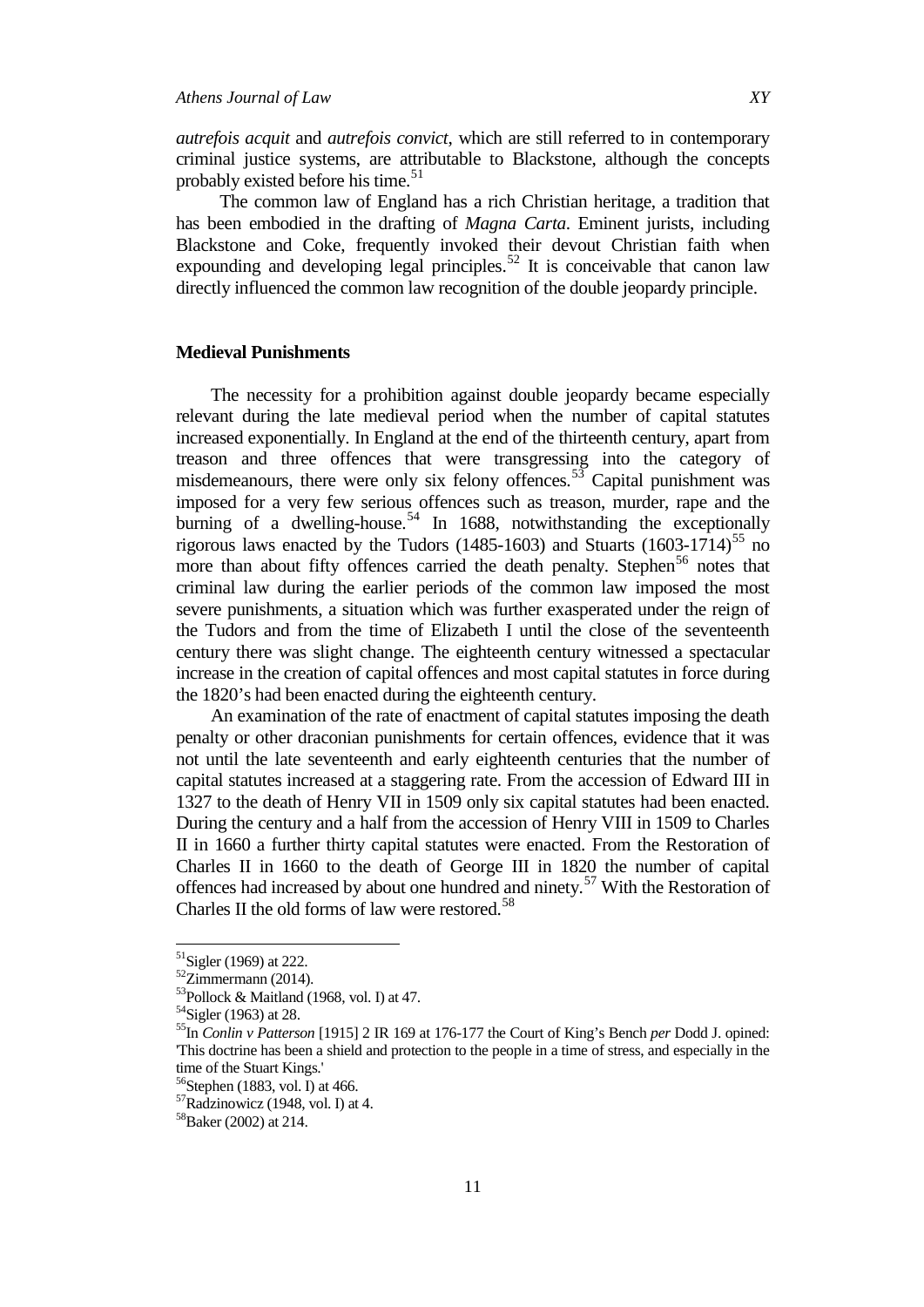*Vol. X, No. Y Coffey: A History of the Common Law Double Jeopardy Principle…*

In 1810 Sir Samuel Romilly opined: '[…] there is probably no other country in the world in which so many and so great a variety of human actions are punishable with loss of life as in England.<sup>[59](#page-11-0)</sup> By the same token, in 1821 Sir Thomas Fowell Buxton exclaimed during his great speech in the House of Commons on the law of forgery, that:

"*Men there are living, at whose birth our code contained less than seventy capital offences; and we have seen that number more than trebled. It is a fact that there stand upon our code one hundred and fifty offences, made capital during the last century. It is a fact that six hundred men were condemned to death last year [1820] upon statutes passed within that century. And it is also a fact, that a great proportion of those who were executed, were executed on statutes thus comparatively recent*."[60](#page-11-1)

The need for a protection against being placed in jeopardy for the same offence was especially marked during the earlier periods in the development of the common law. Following the Norman Conquest criminal procedure did not improve in the sense of recognising the individual rights of the accused answering a criminal charge, as opposed to the standing of the prosecution authorities with the power and resources available to them. Post-Conquest common law reflected pre-existing Anglo-Saxon law. Little attention was paid to individual wrongdoers or to the protection of individual rights, which suggests that the purpose of the criminal justice system at this time was in securing convictions, a process made easier by the prosecution having all the advantages in terms of procedural rules as opposed to the disadvantages of the accused. Accused persons were not afforded any of the privileges of criminal procedure such as having a detailed knowledge of the charges, not permitted to call witnesses, nor afforded a sufficient opportunity of preparing a defence. It is hardly surprising therefore that there are no references to double jeopardy rules being a key component of rudimentary medieval criminal procedure.

The law during the reign of Henry I (1100-1135) provided that the punishment upon a second conviction was death or mutilation for almost any offence.<sup>[61](#page-11-2)</sup> The disastrous reign of Stephen (1135-1154) allowed the achievements of Henry I to disintegrate. During the reign of Henry III (1216-1272) the criminal law consisted of eleven known offences all of which were capital offences. Moreover, the definitions and doctrines of the criminal law extant during this period were crude and unsettled.<sup>[62](#page-11-3)</sup>

By the fourteenth century all felonies were punishable by death. Misdemeanours and trespass such as petty theft (less that one shilling) were dealt with comparatively mildly, such as the loss of an ear. Treason, as a personal affront to the sovereign, merited dismembering, quartering, stoning, burning or any combination thereof.

<span id="page-11-0"></span>59Parliamentary Debates (1810), vol. 15, col. 366.

<span id="page-11-2"></span><span id="page-11-1"></span><sup>&</sup>lt;sup>60</sup>Parliamentary Debates (1821), N.S. vol. 5, col. 926.<br><sup>61</sup>Stephen (1883, vol. I) at 58-59.<br><sup>62</sup>Stephen (1883, vol. II) at 219.

<span id="page-11-3"></span>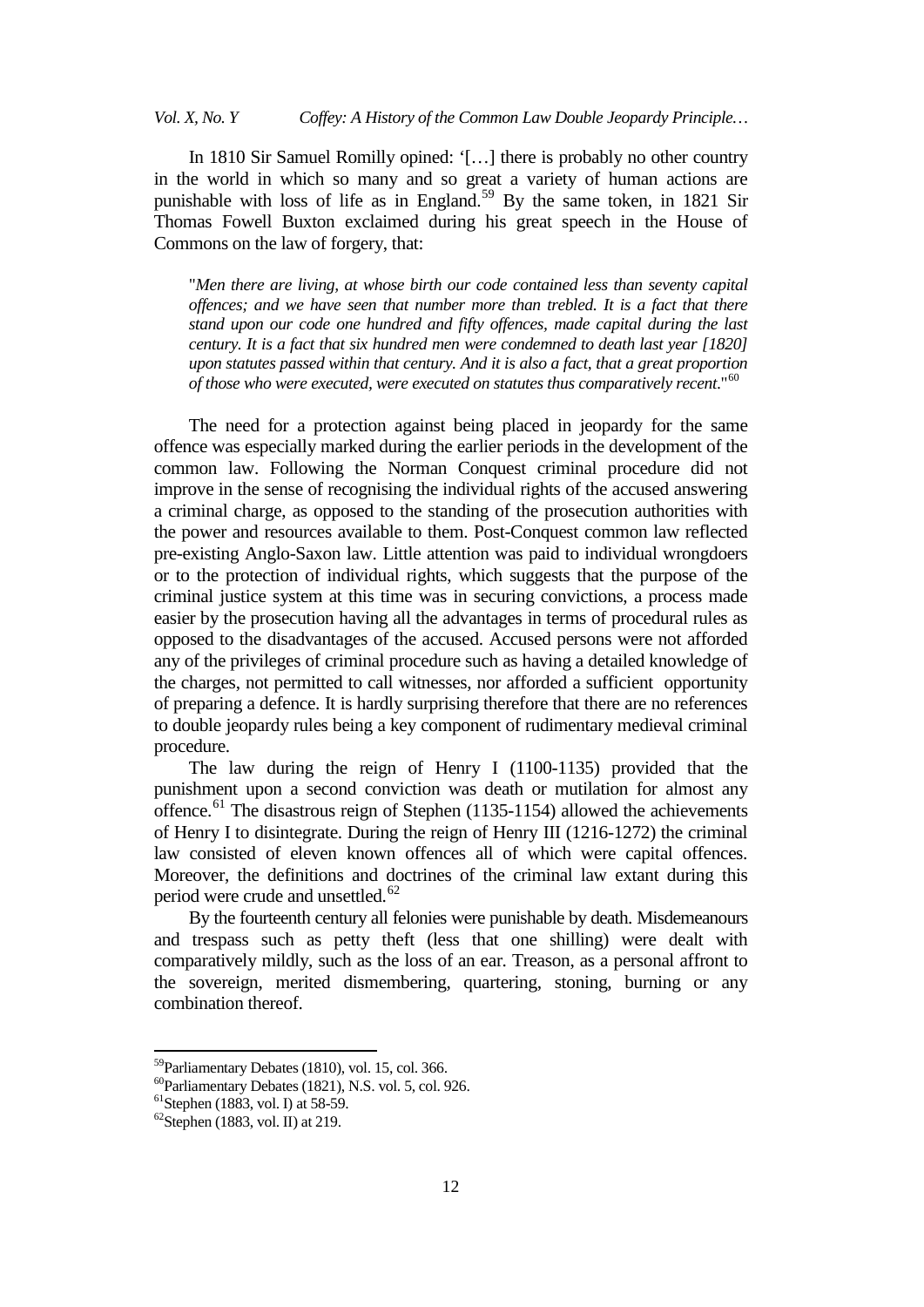During the earlier periods of the common law, the Norman Kings continued to impose cruel and inhumane punishments on those convicted of criminal offences. From this, one may conclude that double jeopardy rules had not emerged as an important aspect of criminal procedure, at least from the early inception of the common law.

During the period of Coke's writings, the number of capital statutes had increased to twenty-seven and in Blackstone's day (broadly coinciding with the adoption of the Constitution of the United States 1789) there were 160 such statutes.<sup>[63](#page-12-0)</sup>

Punishments were severe and by the eighteenth century over two hundred offences carried the death penalty.[64](#page-12-1) Arguably the death penalty was a deterrent as many offenders had their sentences commuted and were 'transported'.<sup>[65](#page-12-2)</sup> There was no police force in existence until the 19th century.<sup>[66](#page-12-3)</sup> Nonetheless, capital punishment clearly necessitated a formal prohibition on retrials.

### **Medieval Criminal Procedure**

The common law involved a dual system of prosecution, the appeal of felony by the victim or the victim's next of kin, and the King's indictment. A conviction in cases which could be prosecuted either by the appeal of felony or the King's indictment, resulted in the imposition of the death penalty.

The King was permitted to 'step into the position of the party to whom the suit rightfully belonged' to ensure that those who it was alleged had committed a felony were properly tried and punished.

Should the appeal fail at the pleading stage or if the appellor withdrew his appeal prior to a trial on the merits of the case, the appellee could not raise this failure or withdrawal as a plea in bar to a second appeal for the same offence. The appellor was prevented from bringing the appeal on a second occasion but this did not prevent another individual brining an appeal against the accused for the same crime so long as he had standing.<sup>[67](#page-12-4)</sup> This procedure of allowing a second accuser to bring an appeal prosecute the accused for the same offence on a second occasion, undoubtedly placed the accused twice in peril of conviction for the same criminal offence. The inference from this procedure is that double jeopardy was not a recognised principle of the common law during the early medieval period.

During the thirteenth century, the century following the Henry II–Becket controversy, an acquittal or conviction following a suit commenced by an appellor prevented a second suit by the appellor, and a judgement in a suit brought on indictment by the King prevented a further suit by the King. However, towards the end of the thirteenth and for part of the fourteenth century, a suit by an appellor

<span id="page-12-0"></span> $63$ Stephen (1883, vol. II) at 219.

<span id="page-12-1"></span> $64$ Stephen (1885).

<span id="page-12-2"></span><sup>65</sup>Kercher (2003).

<span id="page-12-3"></span><sup>66</sup>Taylor (1997).

<span id="page-12-4"></span><sup>67</sup>*Seler v Limoges* (1321) 85 Selden Society, Eyre of London 14 Ed. II 87 at 89.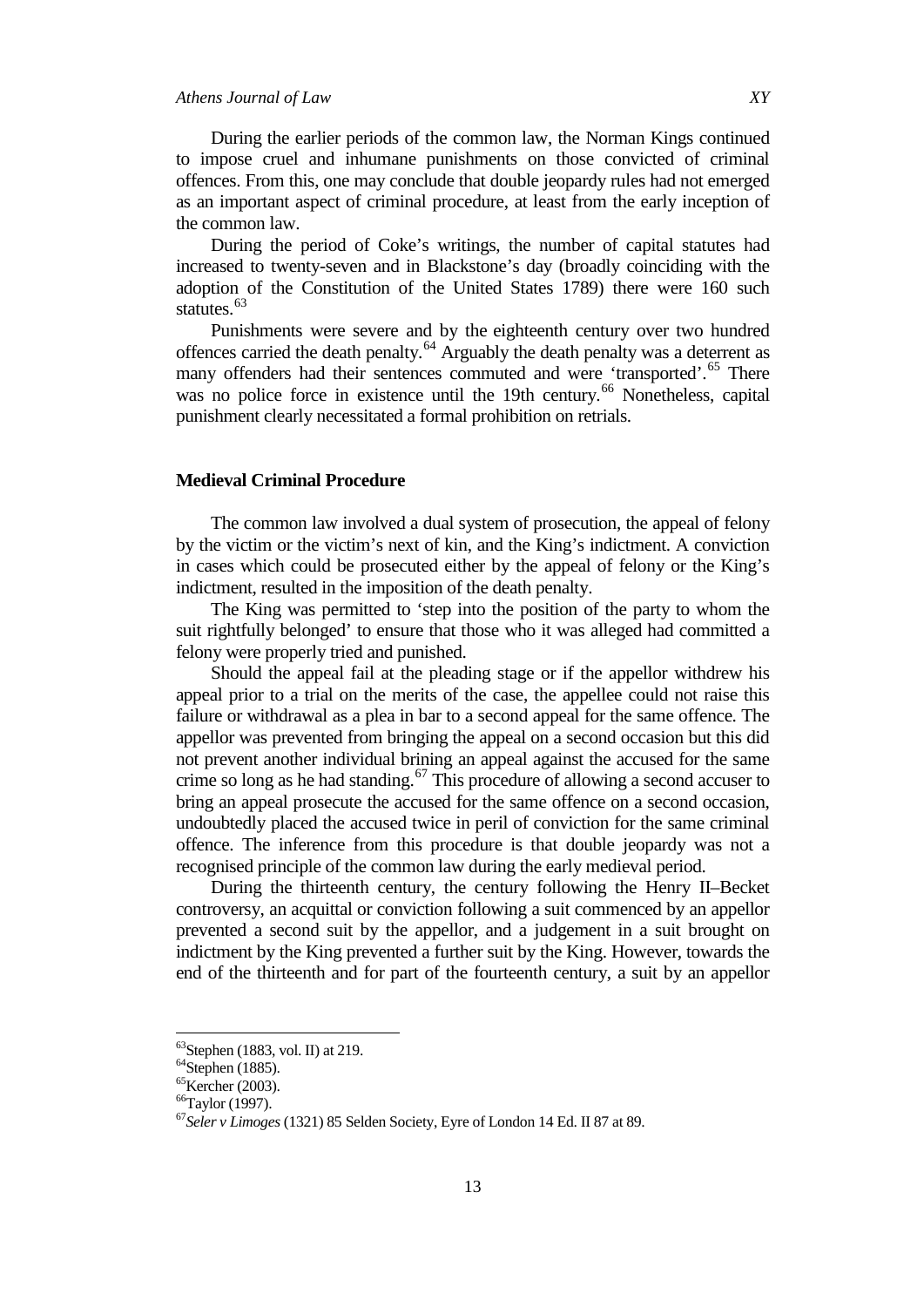would not bar a suit by the king and *vice versa*. [68](#page-13-0) This was especially true if the appellor's suit involved trial by battle.<sup>[69](#page-13-1)</sup> This possibility of two trials for the same offence, whether it be by the king's indictment following an appeal, or *vice versa*, undoubtedly negates the existence of the prohibition against placing an accused twice in peril for the same criminal offence during this period.

Kirk<sup>[70](#page-13-2)</sup> and Friedland<sup>[71](#page-13-3)</sup> suggest that the retention of the appeal of felony with the King's indictment imposed a system of dual prosecution thereby vitiating any notion of the double jeopardy prohibition extant during this period. However, the purpose of the dual procedure was to ensure that offenders were prosecuted either by the appeal of felony or King's indictment.

Criminal procedure required the King to wait a year and a day before initiating a prosecution, the interim period allowing for the appeal of felony to be commenced. The difficulty in prosecuting after a year and a day meant that many crimes went unpunished, principally due to the time lapse in prosecuting resulting in witnesses having vague recollections of the alleged criminal episode, not to mention the fact that such witnesses may have since died or could not be located.

The statute 3 Hen. VII, c. 1, 1487 permitted the King's indictment to be brought within the proscribed period (year and a day) in the case of homicide only, and an acquittal would not prevent the retrial of the accused by the process of appeal of felony. This enactment was in response the desire of the prosecution authorities to have the exclusive authority in the prosecution of crimes.

The statute of 1487 allowed the King to indict within the year and a day, and an acquittal would not prevent a second trial being initiated by the appeal of felony, clearly establishes that the principle against double jeopardy was not recognised nor indeed applied by the common law courts by the fifteenth century.

In the fifteenth century, before the Statute of Henry VII, an acquittal on an appeal after a trial by jury was a bar to a prosecution for the same offence by indictment and an acquittal on an indictment was a bar to a prosecution for the same offence by an appeal. However, after the Statute of 1487 neither a conviction nor an acquittal on an indictment could be raised as a bar to a subsequent prosecution for the same offence by an appeal, if the appeal was brought within the year and a day.<sup>[72](#page-13-4)</sup> This procedure was followed until the late seventeenth century when in *Armstrong v Lisle*[73](#page-13-5) the Court of King's Bench *per* Lord Holt opined: "The statute of 3 H. 7 is severe in overthrowing a fundamental point of law, in subjecting a man that is acquitted, to another tryal, which is putting his life twice in danger for the same crime; therefore the purview of 3 H. 7 ought to be taken strictly, and the exception favourably." Subjecting an individual who has been acquitted to another trial is wrong in law and an exception to this rule should be used 'favourably.' This judicial declaration indicates the Court of King's bench

<span id="page-13-1"></span><span id="page-13-0"></span><sup>&</sup>lt;sup>68</sup>Friedland (1969) at 8-9; Kirk (1934) at 607.<br><sup>69</sup>*Bartkus v Illinois* (1958) 359 US 121 at151-152 *per* Black J.<br><sup>70</sup>Kirk (1934) at 605.<br><sup>71</sup>Friedland (1969) at 8-9.

<span id="page-13-2"></span>

<span id="page-13-3"></span>

<span id="page-13-4"></span> $72$ Kirk (1934) at 607, n. 26; Sigler (1963) at 289.

<span id="page-13-5"></span><sup>73(1697) 84</sup> ER 1096 at 1101.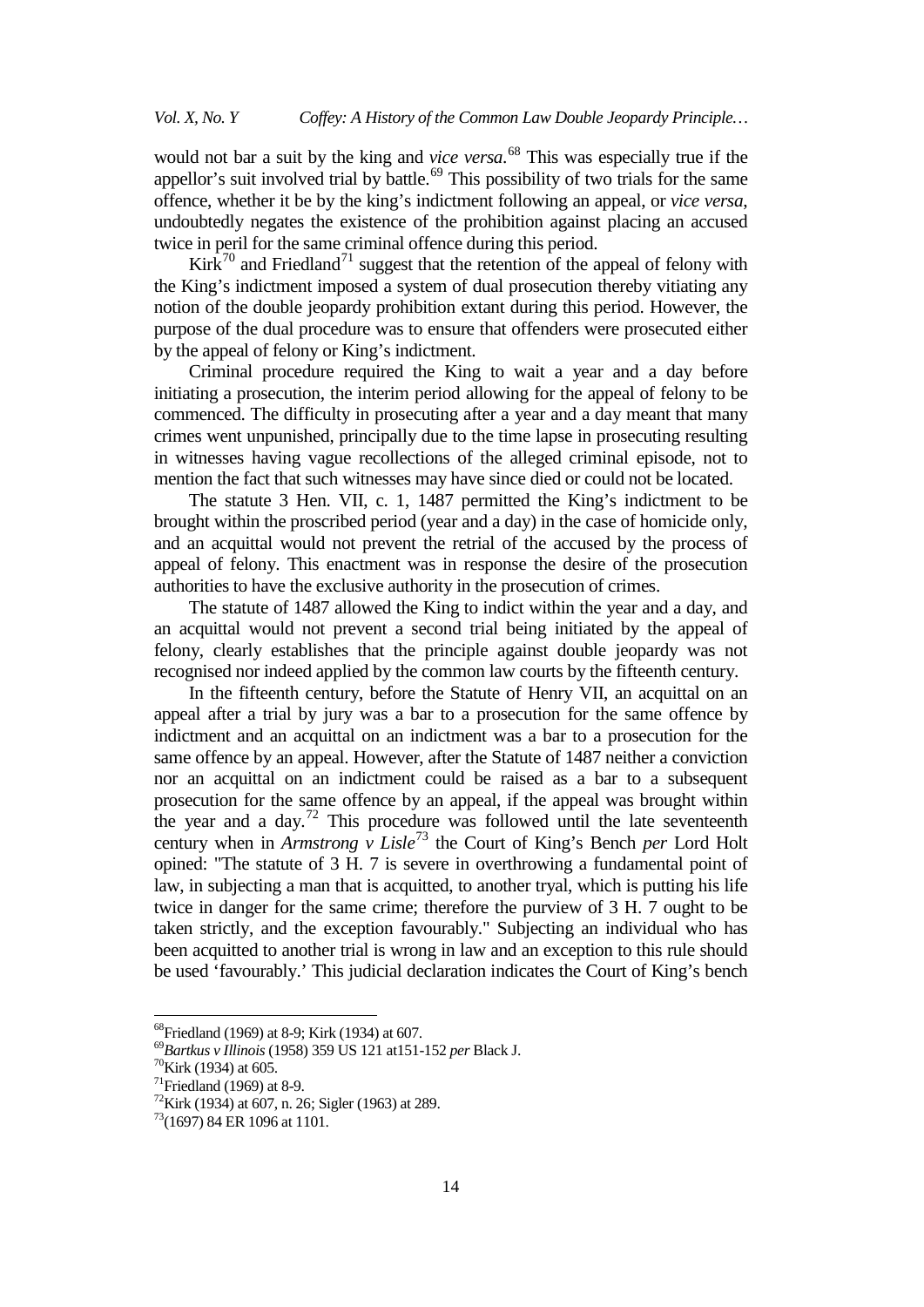seems to be favouring the development of a principle against retrials for the same criminal offence following an acquittal. The phrase, 'putting his life twice in danger' had a literal meaning at this time when one considers the severity of the draconian punishments imposed for most offences.

In *Young v Slaughterford*, [74](#page-14-0) Holt C.J. ordered an appeal to be brought against the accused for the same offence following an acquittal on indictment for murder. The accused was convicted and sentenced to death.<sup>[75](#page-14-1)</sup> This provision clearly allowed a second prosecution of the accused for the same offence following an acquittal because of the dual system of prosecution operative during this period.

The statute 26 Hen. VIII, c. 6, 1534 the trial in England of felons who had committed offences in Wales, a procedure that totally disregarded the proscription against retrials.<sup>[76](#page-14-2)</sup> This may have been in response to the less rigorous prosecutorial policies followed by the Welsh courts at this time. It is evident from this enactment that the double jeopardy principle was not an established cornerstone of English criminal procedure during this period.

Medieval criminal procedure did not provide accused persons with basic due process and fair trial guarantees and ambiguities were resolved in favour of the prosecution. Accused persons on trial for treason or felonies were denied the assistance of defence counsel and were also denied the opportunity to examine the indictment against them. The prosecution was permitted to call witnesses, but this privilege was not accorded to the accused. There was also some doubt as to the admissibility of evidence and the general conduct of the trial, but again these uncertainties were resolved in favour of the prosecution.<sup>[77](#page-14-3)</sup> These inherent deficiencies in the medieval criminal trial are vividly illustrated in *Lisle's Case*, [78](#page-14-4) as Stephen commented: "It was cruel, but legal, to sentence a woman to be burnt alive for harbouring two rebels for a night. The conviction was illegal on the grounds that Hicks, whom she harboured, had not been convicted before the trial."[79](#page-14-5)

The development of the double jeopardy principle was prompted by such factors as the severity of punishments imposed on convicted offenders, the disproportionate trial advantages in favour of the prosecution and the procedural disadvantages for the accused throughout the medieval period. Accused persons indicted for felony offences were first granted the right to summon witnesses in 1702, and not until 1837 were they permitted representation by counsel, and not until 1898 onwards could they testify on their own behalf.<sup>[80](#page-14-6)</sup> Accused persons were not afforded knowledge of the charges until the indictment was read to him immediately in open court before the trial and was never allowed to see the indictment, and were not permitted to have proper books or papers to assist their defence.<sup>[81](#page-14-7)</sup> Apparently the reason for such procedures was that although the

<span id="page-14-0"></span>74(1709) 88 ER 999.

 $75(1709)$  88 ER 1007.

<span id="page-14-2"></span><span id="page-14-1"></span> $76$ Friedland (1969) at 10.

<span id="page-14-3"></span><sup>&</sup>lt;sup>77</sup>Holdsworth (1926, vol. IX) at 224.<br><sup>78</sup>(1697) 84 ER 1095.

<span id="page-14-4"></span>

<span id="page-14-5"></span><sup>&</sup>lt;sup>79</sup>Stephen (1883, vol. I) at 413.

<span id="page-14-6"></span><sup>&</sup>lt;sup>80</sup>Plucknett (1956) at 434-437, and 424-441.<br><sup>81</sup>Stephen (1883, vol. I) at 330-332.

<span id="page-14-7"></span>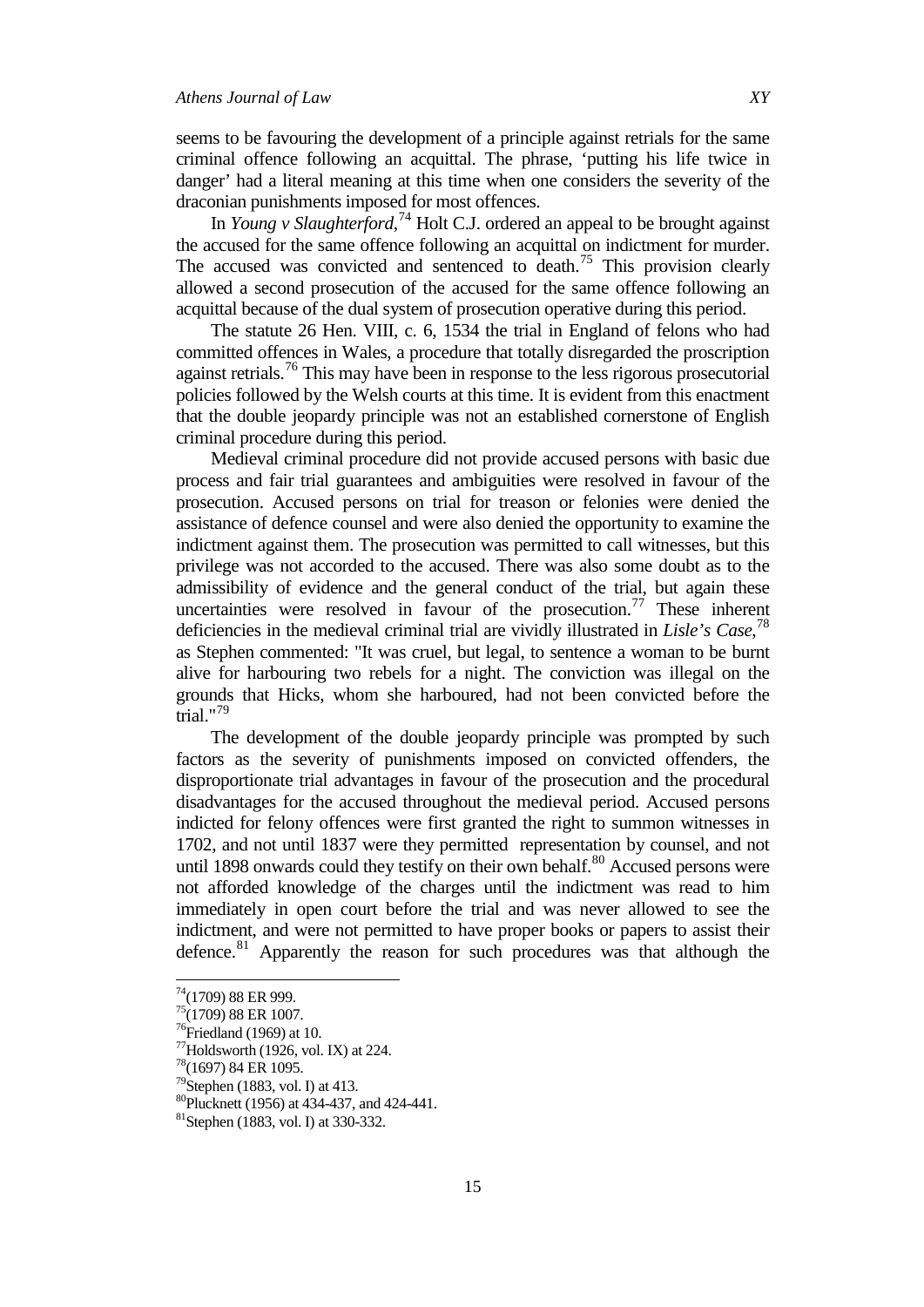*Vol. X, No. Y Coffey: A History of the Common Law Double Jeopardy Principle…*

prosecution had the burden of proving its case against the accused, the accused was required to do nothing. An acquittal therefore was most unlikely given the resources of the prosecution and all the advantages of criminal procedure of which it could avail, as opposed to the adverse standing of the accused. Medieval criminal procedure failed to accord individual due process and fair trial rights to the accused, which evidences the absence of the principle during the medieval period.

Moreover, statutes were passed making it more difficult for defendants to be released on bail pending trial; the practice of issuing warrants for the arrest of suspected persons was enhanced; an inquisitorial system was introduced whereby justices of the peace or judges could examine suspected persons.<sup>[82](#page-15-0)</sup>

## **Common Law Evolution**

The existence of the principle deeply rooted in legal history cannot be demonstrated with a sufficient degree of certainty, notwithstanding the fact that there have been numerous judicial statements $83$  and academic commentaries  $84$ asserting that the concept is as old as the common law itself, which (presumably) stems from the beginning of legal memory in 1189 as with other customs and practices.[85](#page-15-3)

The incremental development of the concept was in consequence the adverse standing of accused persons during the medieval period and procedural anomalies that undermined fair trials. The development of the principle was necessitated at a time when criminal procedure did not resolve disputes on the merits but according to the powers and resources available to the prosecution as opposed to the adverse position of the accused. In 1166, Henry II enacted in the Assize of Clarendon (remodelling of criminal procedure) that even though the accused was acquitted by the ordeal he must abjure the realm if he was of bad character.<sup>[86](#page-15-4)</sup>

The concept was not incorporated in *Magna Carta* (1215) and is not inferred, which suggests the principle was not recognised as a fundamental right of accused persons during the formative period of the common law.

Because of the absence of plea rolls the extent to which the courts prevented double jeopardy from evolving before the twelfth century is difficult to ascertain. The earliest recording of court decisions began with the *Year Books* under the authority of the Norman Kings. The *Year Books* (1290-1535) written in the Anglo-Norman language were the earliest series of reported cases of the common law courts, which include eleven mentions the term 'jeopardy.' Embryonic criminal

<span id="page-15-1"></span><span id="page-15-0"></span>82Holdsworth (1926, vol. IX) at 223. <sup>83</sup>*The People (DPP) v Quilligan (No. 2)* [1989] IR 46 at 54 *Henchy J; United States v Jenkins (*1973) 490 F 2d 868 at 870 Friendly J; *Bartkus v Illinois*(1958) 359 US 121 at 151-152, Black J. (dissenting); *Green v United States* (1957) 355 US 184 at 200 Frankfurter J (dissenting); *Stout v State* (1913) 36 Okl 744 at 756 Ames J; *R (Hastings) v Justices of Galway* [1906] 2 IR 499 at 505 Palles CB. <sup>84</sup>Fisher (1961) at 603.

<span id="page-15-3"></span><span id="page-15-2"></span><sup>85</sup>Wharam (1972).

<span id="page-15-4"></span> $86$ Friedland (1969) at 6.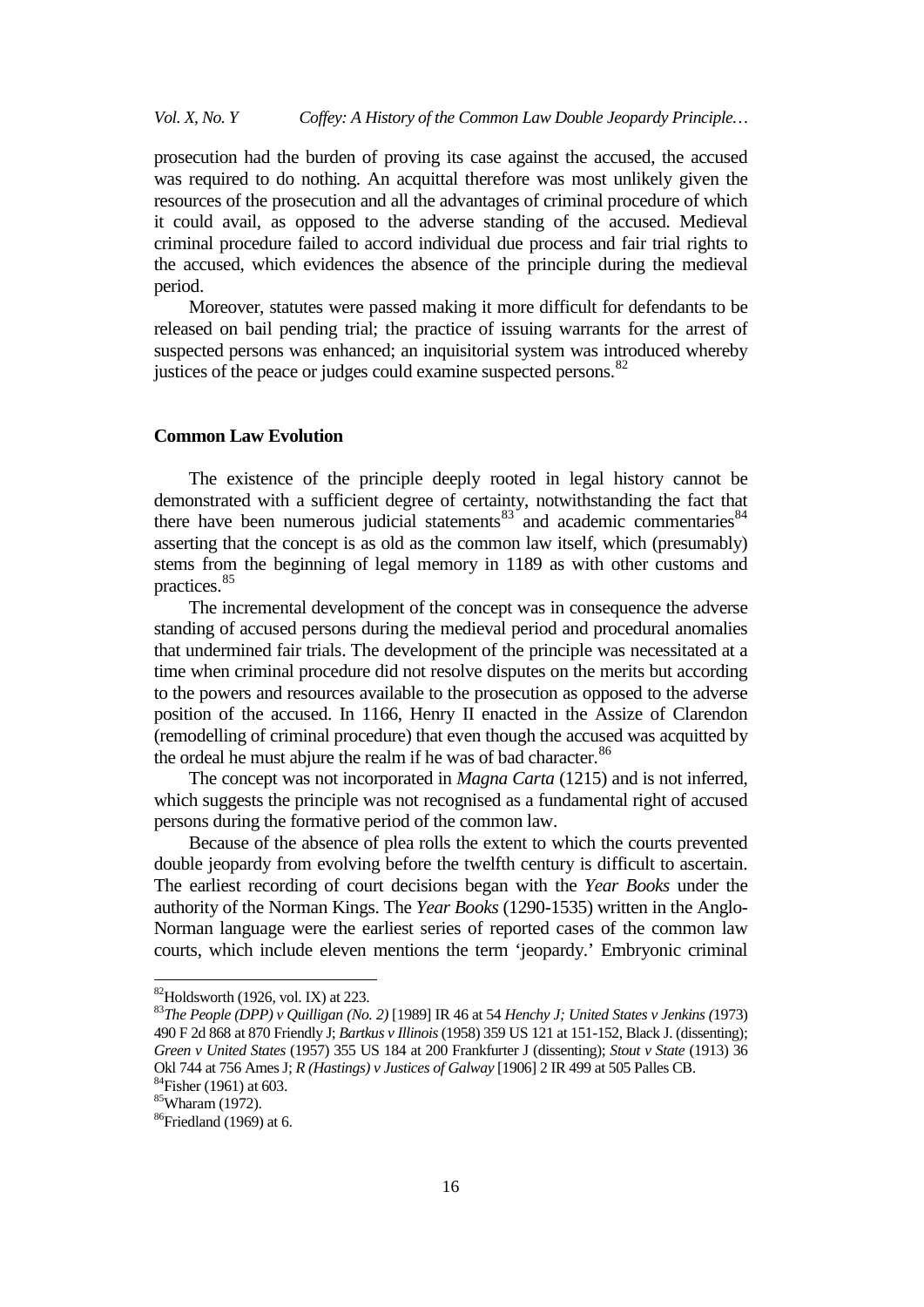procedure extant during the period of the *Year Books* further evidence that the double jeopardy principle was not an established principle of liberty since the inception of the common law, but that the principle gradually evolved throughout the development of the common law as a procedural defence.

The English Bill of Rights (1689) did not incorporate a double jeopardy provision. The principle does not appear to have been statute based prior to its inclusion in the Fifth Amendment to the United States Constitution 1787. This suggests a lack of political/criminal recognition of the importance of the concept as the law was more concerned with dealing with offenders.

## **Late-Medieval Period**

From the late sixteenth century the courts began to recognise the importance of an acquittal, except where an acquittal was reached on a defective indictment. In 1591, the Court of King's Bench in *Vaux's Case*<sup>[87](#page-16-0)</sup> held that a new trial could proceed following an acquittal because the indictment which charged the accused was defective in that it charged an offence unknown to the law. Since this acquittal was founded on an error of law the accused was prohibited from pleading *autrefois acquit* in bar to a subsequent trial for the same criminal offence.

An acquittal based on a defective indictment meant the accused was not formerly in jeopardy of conviction and punishment. However, if the former acquittal had been lawful, then the accused would have been permitted to raise this as a plea in bar against a second prosecution for the same criminal offence. It was also the year 1591 that the Court of King's Bench in *Wrote v. Wigges*<sup>[88](#page-16-1)</sup> decided that '*auterfoits convict* of manslaughter, and clergy thereupon allowed, is a good bar in an appeal of murder.<sup>[89](#page-16-2)</sup> The Court further held that 'such bar is good at the common law, and not restrained by Stat. 3 H. 7, c. 1, and is also a good bar to an indictment for murder.<sup>'[90](#page-16-3)</sup> A conviction for the lesser-included offence of manslaughter was pleaded in bar to a subsequent trial for the greater (compound) offence of murder.

In 1660, the Court of King's Bench held that the prosecution had no right to seek a new trial after an acquittal. In *R v Read*,<sup>[91](#page-16-4)</sup> the Court of King's Bench held that '[...] new trials may be in criminal cases at the prayer of the defendant, where he is convicted (but) not at the suit of the King where he is acquitted.<sup>[92](#page-16-5)</sup> It was also during the 1660's the courts were faced with the task of finding a solution to the problem of re-indictment for a different offence, following an acquittal or conviction for a separate offence. In *R v James Turner and William Turner*, [93](#page-16-6) the two accused were indicted for burglary resulting in the conviction of the first accused and the acquittal of the second. The prosecution sought to re-indict the

<span id="page-16-0"></span>87(1591) 76 ER 992 at 993.

<span id="page-16-1"></span><sup>88(1591) 76</sup> ER 994.

<span id="page-16-2"></span><sup>&</sup>lt;sup>89</sup>(1591) 76 ER 994 at 994.

<span id="page-16-3"></span> $90(1591)$  76 ER 994 at 994.

<span id="page-16-4"></span> $^{91}$ (1660) 83 ER 271.<br> $^{92}$ (1660) 83 ER 271 at 271.

<span id="page-16-6"></span><span id="page-16-5"></span><sup>&</sup>lt;sup>93</sup>R v Turner (1664) 84 ER 1068.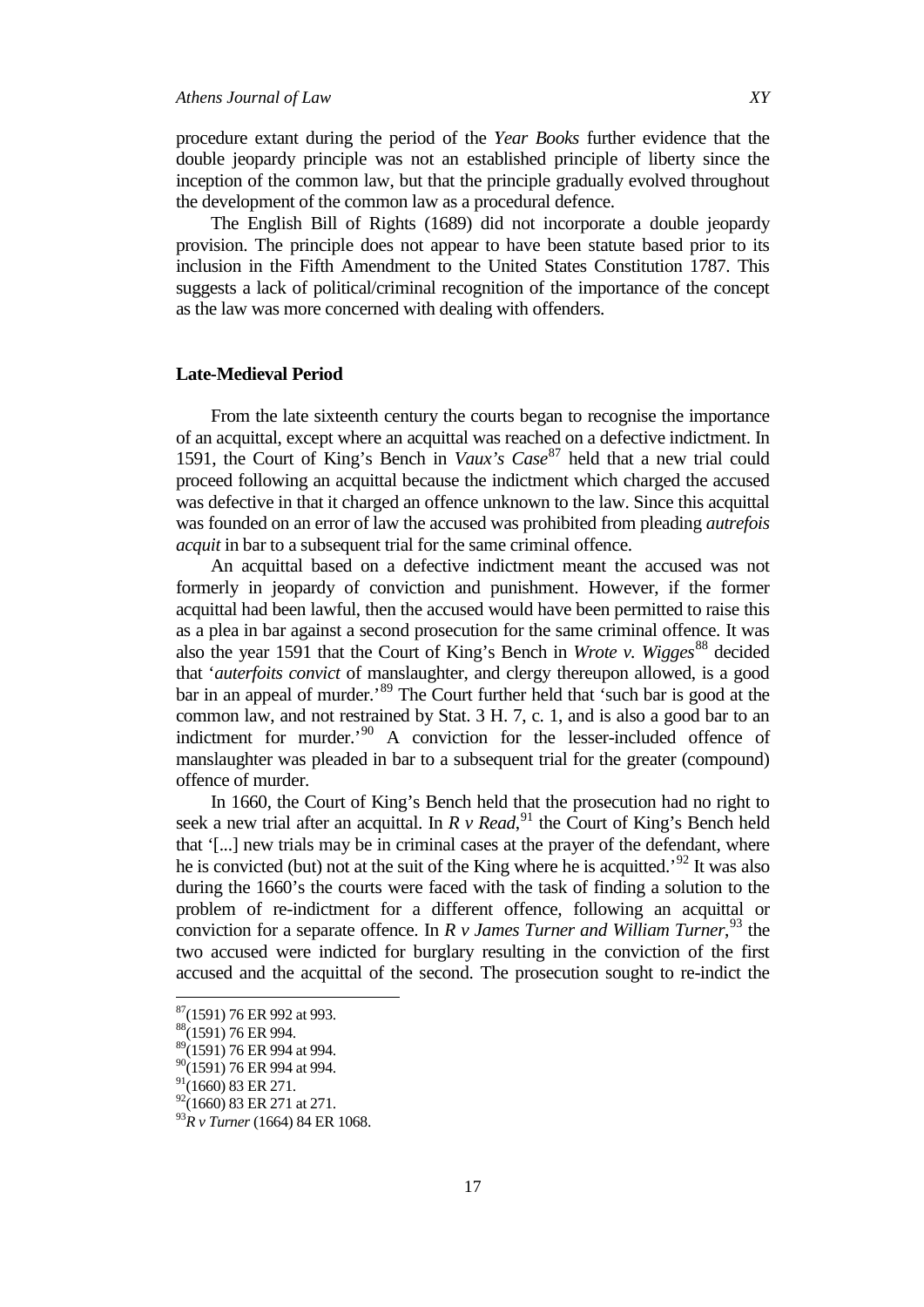second accused for the burglary with the additional charge of stealing money from a servant of the person whose property had been burgled. The Court of King's Bench held that having once been acquitted of the burglary he could not be reindicted for that offence, but he could be indicted for a different offence, in this case the offence of stealing.

This appears to be an application of the 'same elements' test of sameness of criminal offences for the purposes of double jeopardy jurisprudence as opposed to the 'same conduct' test, the latter affording greater protection to the accused against a second trial for a separate offence alleged to have been committed at or about the same time as the offence for which the accused had formerly been acquitted or convicted. Likewise in  $R$  v *Jones and Bever*,  $94$  two accused were indicted for burglary and acquitted. They were subsequently indicted for the same burglary with the additional count of stealing goods. The Court of King's Bench ruled that they could not be re-indicted for the same burglary but could be indicted on the count of stealing for which they had not previously been tried upon.

These cases are indicative that the common law courts were beginning to accord some degree of recognition to the gradual emergence of the prohibition against double jeopardy, albeit embryonically.

Prosecuting the accused for a different offence or for the same offence committed on a different occasion would not violate the double jeopardy prohibition. The purpose of the prohibition against double jeopardy is to prevent multiple trials and punishments for the same offence. However, the accused may be charged and convicted for the 'same' offence committed on a different occasion or indeed for a different offence committed on the same occasion as that for which he had formerly been acquitted without violating the double jeopardy maxim. In the latter scenarios the accused is not being placed twice in jeopardy for the 'same offence' both as a matter of law and fact. There must be both a factual and legal *nexus* before two offences will be deemed the same for the purposes of double jeopardy jurisprudence.

In 1662 the Court of King's Bench in *Sir Henry Vane's* case<sup>[95](#page-17-1)</sup> refused to accept a bill of exceptions, which Friedland<sup>[96](#page-17-2)</sup> suggests 'would have substantially widened the scope for the appeal by writ of error and would have had the effect of permitting further trials in cases of felony.' *Vane* had been indicted for high treason and after the indictment had been read out, he requested that it be read a second time, and this was done. He then requested that the indictment be read out a third time, but this time to be read in Latin, however, this request was denied by the trial court. He was tried and found guilty to which he entered a bill of exceptions, but the trial court refused to accept this, holding that a bill of exceptions does not lie in criminal cases, but only in actions between party and party.[97](#page-17-3) *Vane* was executed by beheading. This is an early intimation of the

<span id="page-17-0"></span><sup>&</sup>lt;sup>94</sup>(1665) 84 ER 1078.

<span id="page-17-1"></span> $^{95}$ (1662) 83 ER 300.<br><sup>96</sup>Friedland (1969) at 11-12.

<span id="page-17-3"></span><span id="page-17-2"></span> $97$ The proper mode of appeal in such circumstances would have been to enter a writ of error.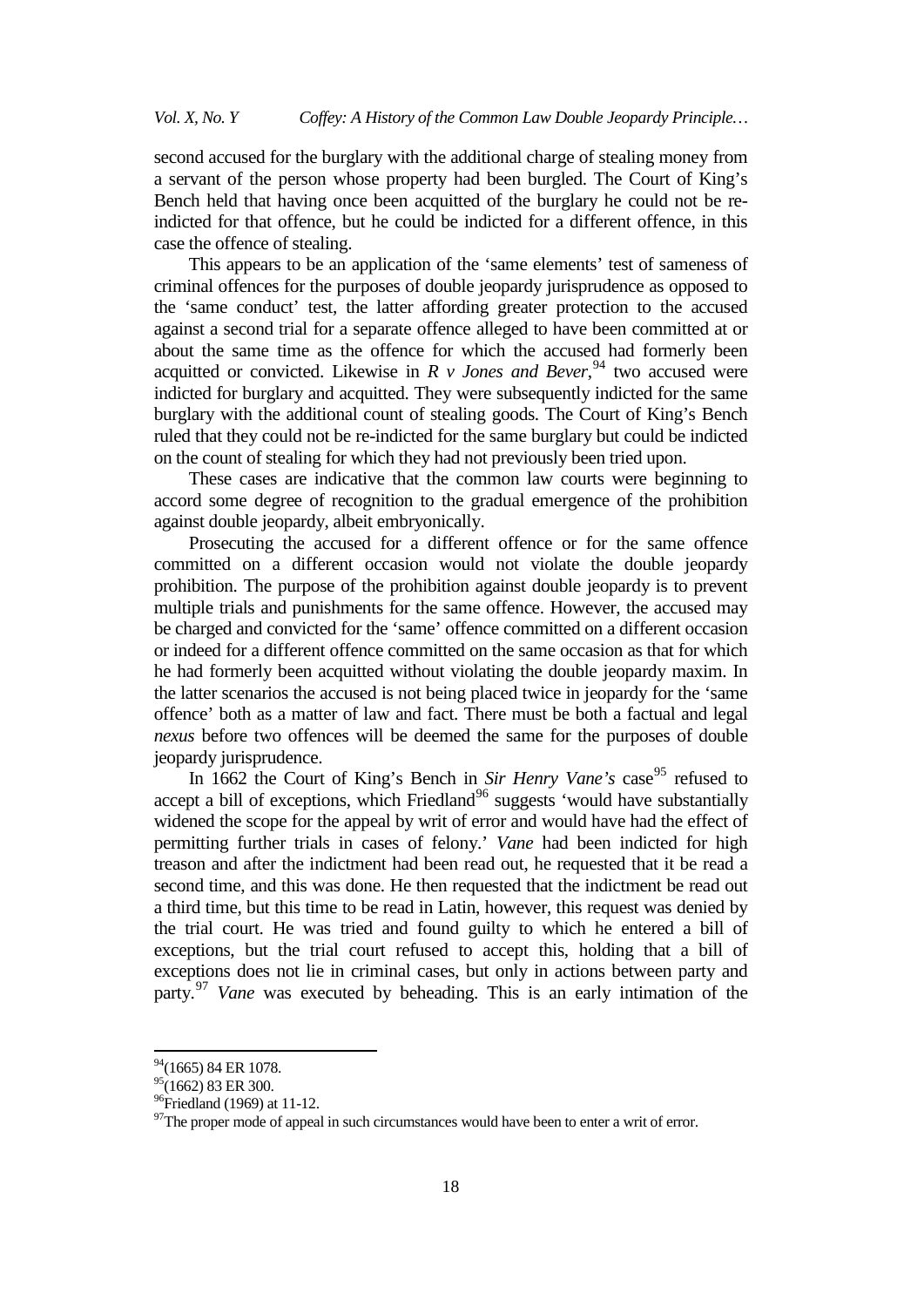increasing consciousness by the courts of the inherent injustice in permitting more than one criminal trial for the alleged commission of a criminal offence.<sup>[98](#page-18-0)</sup>

In 1663 the Court of King's Bench in *Sir John Jackson's Case*<sup>[99](#page-18-1)</sup> extended the application of the emerging principle against double jeopardy to misdemeanours, deciding that a retrial should be prevented following a conviction for perjury. Likewise in  $R v Lewn$ <sup>[100](#page-18-2)</sup> the Court of King's Bench refused an indictment of the accused who had already been convicted of perjury and in  $R \nu$  Marchant<sup>[101](#page-18-3)</sup> the Court of King's Bench again refused a trial *de novo* for perjury where the accused had already been convicted of that same perjury. In  $R \nu$  *Hannis*<sup>[102](#page-18-4)</sup> the Court of King's Bench denied a retrial of the accused after a conviction on the charge of perjury.

Where a verdict of guilty has been set aside by the trial judge because of procedural irregularity this would not prevent a retrial of the accused as there was no formal verdict of either acquittal or conviction recorded by the court. The pleas in bar, *autrefois acquit* and *autrefois convict*, are predicated on a former acquittal or conviction for the same criminal offence as in a subsequent indictment. In *R v Smith*<sup>[103](#page-18-5)</sup> the defendant was found guilty on a charge of perjury by a 'obstinate' jury' against the direction of the trial Judge. The Court of King's Bench set aside this verdict and a new trial was ordered. The double jeopardy principle may only be raised as a plea in bar when the first trial of the accused was concluded following a lawful adjudication of the case.

Criminal trial procedure throughout the development of the common law progressed in a manner detrimental to the accused in that all the advantages vested in the prosecution, such as the ability to know the charges in the indictment so as to prepare their case accordingly; only the prosecution could call witnesses and related procedural issues.<sup>[104](#page-18-6)</sup> It was the blatant discharge of the jury when it appeared that an acquittal was likely permit the prosecution to bring a further charge on more compelling evidence, a practice that continued up until the end of the seventeenth century, that resulted in the courts affording greater recognition to the emerging principle against double jeopardy.

This practice evidences the criminal justice system extant during the medieval period favouring the prosecution. A second prosecution in such circumstances must surely have been regarded as an abuse of the process of court, which undoubtedly would have resulted in a 'chorus of disapproval' with the result that the criminal justice system would have been brought into disrepute and reform was therefore inevitable. In *R v Roberts*<sup>[105](#page-18-7)</sup> the accused was indicted as a principal on a count of burglary but from the evidence he was only an accessory in that he received the principals and the goods stolen but did not take any part in the actual burglary. It was doubted by the prosecution that if the jury acquitted him, as they

<span id="page-18-1"></span><span id="page-18-0"></span><sup>&</sup>lt;sup>98</sup>By refusing a bill of exceptions which would require a *trial de novo*.<br><sup>99</sup>(1663) 83 ER 1157.<br><sup>100</sup>(1668) 84 ER 248.<br><sup>101</sup>(1668) 2 Keble 403.<br><sup>102</sup>(1671) 84 ER 483.<br><sup>103</sup>(1681) 84 ER 1197.<br><sup>104</sup>Holdsworth (1926, vol.

<span id="page-18-2"></span>

<span id="page-18-3"></span>

<span id="page-18-4"></span>

<span id="page-18-5"></span>

<span id="page-18-7"></span><span id="page-18-6"></span>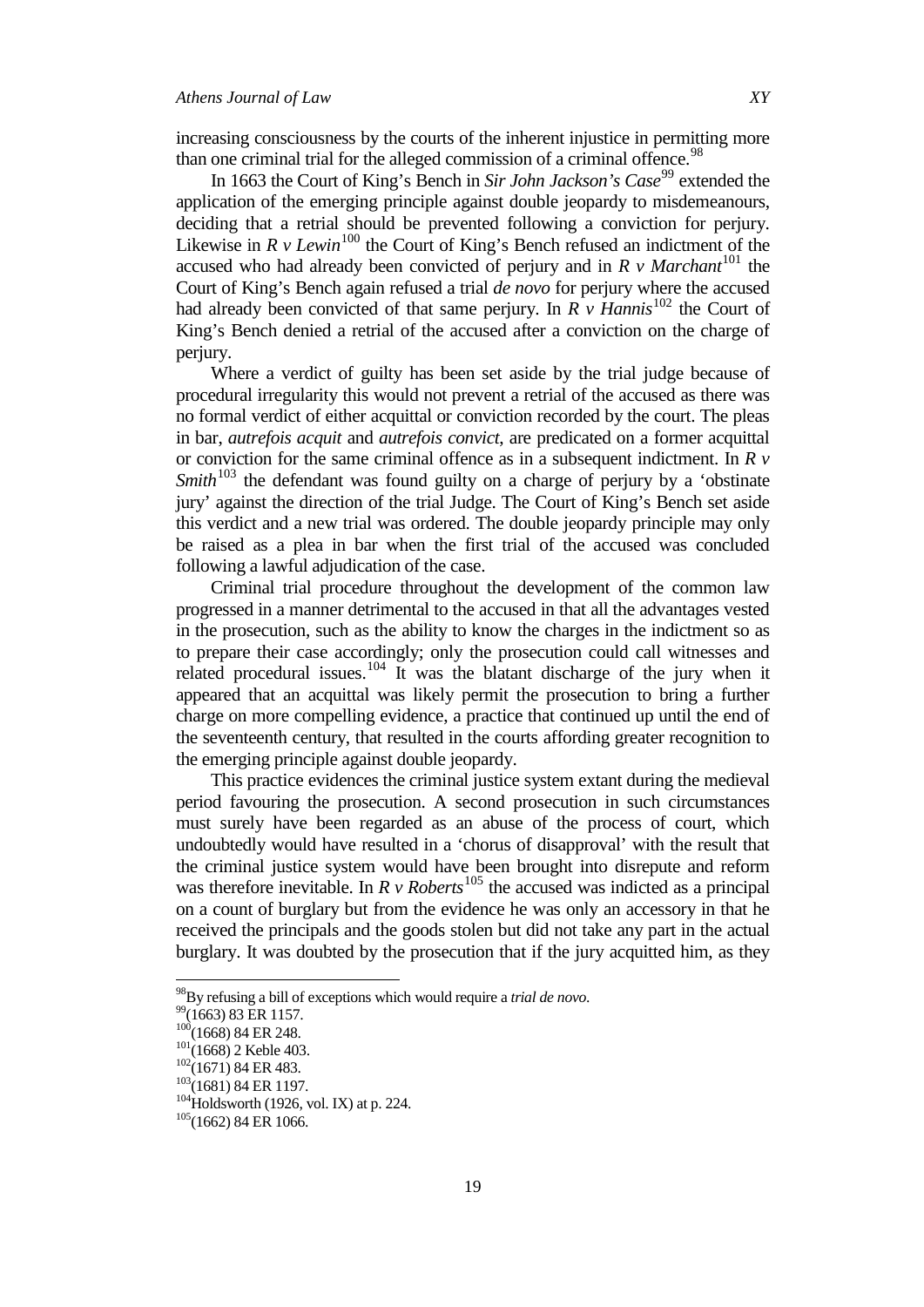were most likely to do, whether he would be subsequently indicted and convicted as an accessory. The Court of King's Bench discharged the jury and indicted him as an accessory to the burglary. This blatant discharge of the jury with the purpose of seeking a new trial can also be evidenced in the infamous treason case of *R v*  Whitebread and Fenwick<sup>[106](#page-19-0)</sup> where the jury was discharged after evidence had been given and concluded by the prosecution which was insufficient to convict the accused. To allow such a procedure to have the force of law would render the entire criminal justice process futile as the prosecution would enter a *nolle prosequi* whenever an acquittal was likely, with the purpose of retrying the accused on a subsequent occasion for the same offence.

By 1660 the Court of Kings Bench had decided in *R v Read*<sup>[107](#page-19-1)</sup> those earlier cases, which had permitted the prosecution to seek a new trial after an acquittal were no longer to be followed. This practice was followed in subsequent cases $^{108}$  $^{108}$  $^{108}$ and signalled the emergence of the double jeopardy principle.

Towards the end of the seventeenth century Lord Holt in  $R$  v  $Perkins$ <sup>[109](#page-19-3)</sup> expressed a strong reaction against the early discharge of the jury with the objective of seeking a new trial.

Nevertheless, this procedure appears to have prevailed throughout the eighteenth century. In *R v Kinloch*<sup>[110](#page-19-4)</sup> the Court of Crown Cases discharged the jury to allow the accused to enter a different plea. It was held that it was no answer to the original indictment that the jury had been discharged, for such a discharge did not amounting to an acquittal. This of course accords with contemporary double jeopardy jurisprudence which requires a final verdict of either acquittal or conviction before the accused may raise the pleas in bar to a second indictment for the same criminal offence. It was not until around the middle of the nineteenth century that the contemporary procedure of discharging a hung jury or the discharge of a jury for other legitimate reasons of necessity prevailed.<sup>[111](#page-19-5)</sup> Retrials in these circumstances would not place an accused in double jeopardy due to the absence of a former verdict of either acquittal or conviction following a criminal trial on the merits.

The most important expansion in the recognition and application of double jeopardy occurred during the 1660's when the Court of King's bench began to recognise judgements in other jurisdictions, which would prevent a trial proceeding in England for the same offence. In  $R \, v \, Thomas<sup>112</sup>$  $R \, v \, Thomas<sup>112</sup>$  $R \, v \, Thomas<sup>112</sup>$  the Court of King's Bench held that the accused's acquittal in Wales on a charge of murder could be raised as a plea in bar to a second trial in England. Likewise, in *R v Hutchinson*<sup>[113](#page-19-7)</sup> where the accused had been acquitted on a charge of murder committed in Portugal, the Court of King's Bench held that he could not be tried again for the same murder in

<span id="page-19-2"></span><span id="page-19-1"></span>

<span id="page-19-0"></span><sup>&</sup>lt;sup>106</sup>(1679) 7 How. St. Tr. 311.<br><sup>107</sup>(1660) 83 ER 271.<br><sup>108</sup>*R v Jackson* (1661) 83 ER 330; *R v Fenwick and Holt* (1663) 82 ER 1025.<br><sup>109</sup>(1698) 90 ER 1122.

<span id="page-19-6"></span><span id="page-19-5"></span>

<span id="page-19-4"></span><span id="page-19-3"></span><sup>&</sup>lt;sup>110</sup>(1746) 168 ER 9 (Crown Cases).<br><sup>111</sup>Friedland (1969) at 13-14.<br><sup>112</sup>(1664) 83 ER 1180, see also, (1664) 83 ER 1147, (1664) 83 ER 1172.<br><sup>113</sup>(1677) 84 ER 1011.

<span id="page-19-7"></span>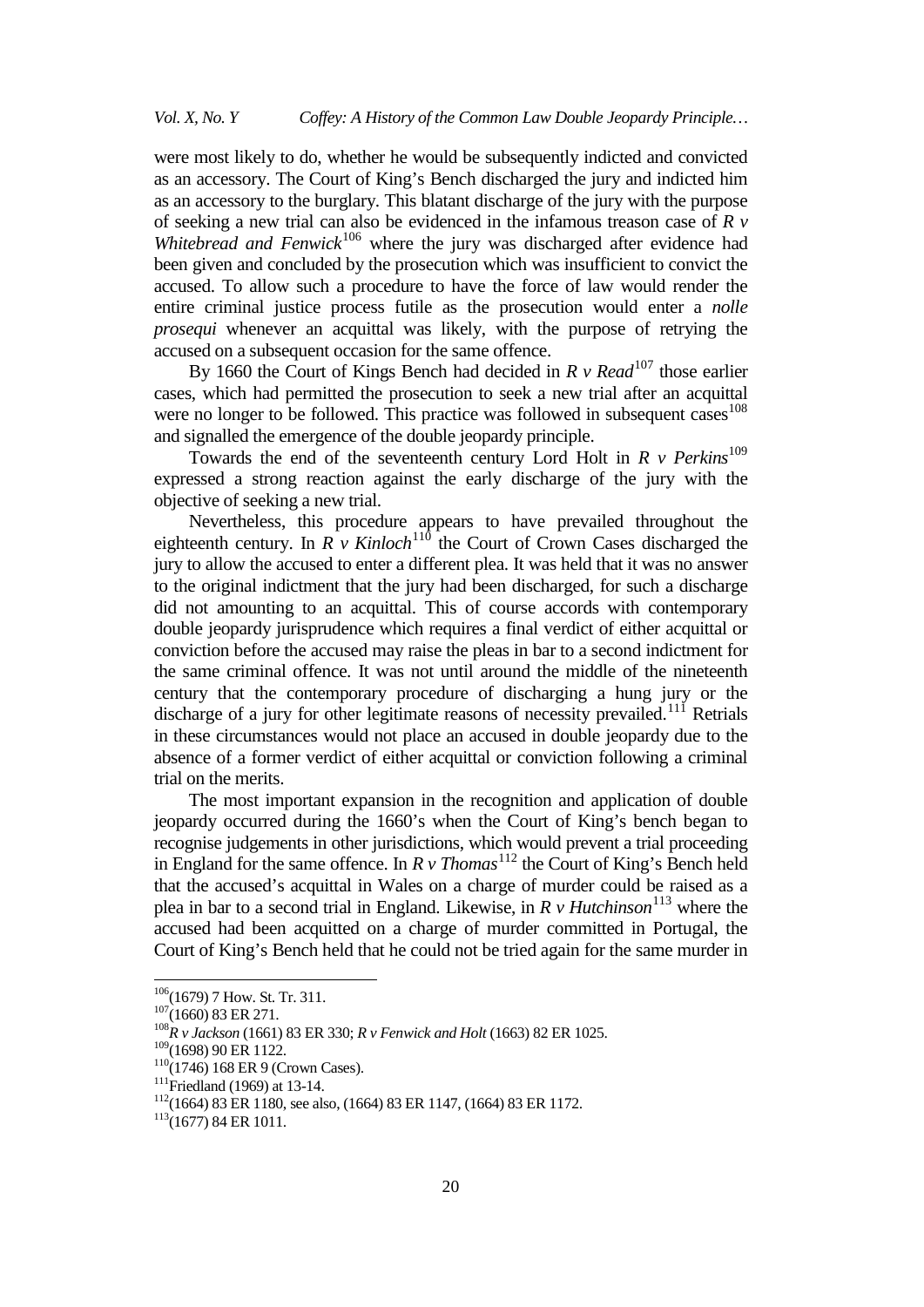England. These decisions are significant in that they evidence the embryonic common law principle against double jeopardy.

The court had effectively ruled that if the accused's claim of former jeopardy could be substantiated then he would be permitted to raise this as the plea in bar, *autrefois acquit*. The procedure whereby an acquittal by a foreign court will be admitted preventing a domestic trial for the same offence was firmly established in *R v Aughet*.<sup>[114](#page-20-0)</sup> A verdict of either acquittal or conviction by a foreign court must be verified by the production of a certificate of acquittal or conviction before it can be raised as a plea in bar in a domestic court.

Throughout the seventeenth century, however, protection was not absolute, such as where judges habitually discharged juries to enable prosecutors to present a stronger case on a retrial. Furthermore, in murder cases a private person could appeal after the accused had been acquitted following a trial on indictment. Nevertheless, it was during the seventeenth century that defendants were gradually afforded broader rights to appeal from a conviction. The latter half of the seventeenth century was a period of increasing consciousness by the courts of the importance of emerging double jeopardy jurisprudence. This was partly due to the writings of Lord Coke and partly as a reaction against the lawlessness in the first half of that century.

By the eighteenth century the Court of Queen's Bench recognised judgements given by other criminal courts in England for in 1726 Hawkins declared:

*"Notwithstanding the opinion of the Book of Assizes (9 Assize 15), that no acquittal in any other court can be any bar to a prosecution in the Court of King's Bench, because that is the highest court, I take it to be settled at this day, that an acquittal in any court whatsoever, which has a jurisdiction of the cause, is as good a bar of any subsequent prosecution for the same crime, as an acquittal in the highest court."* [115](#page-20-1)

In 1765, Blackstone affirmed that "the plea of *auterfoits acquit*, or former acquittal, is grounded on this universal maxim of the common law of England that no man is to be bought into jeopardy of his life, more than once, for the same offence."[116](#page-20-2) The principle developed into the common law pleas in bar, *autrefois acquit*, *autrefois convict*, *autrefois attaint* and former pardon. Blackstone declared 'that no man is to be brought into jeopardy of his life, more than once, for the same offence' was a 'universal maxim of the common law of England.'[117](#page-20-3) Furthermore, by 1776, in the *Duchess of Kingston's Case*[118](#page-20-4) defence counsel could declare with confidence that: "[...] whenever, and by whatever means, there is an acquittal in a criminal prosecution, the scene is closed and the curtain drops.''

The nature and scope of the protection afforded by the double jeopardy principle in Blackstone's day was quite restrictive in the light of the contemporary application of the proscription.

<span id="page-20-1"></span><span id="page-20-0"></span><sup>&</sup>lt;sup>114</sup>(1918) 13 Cr App R 101; see also, *R v Thomas* [1985] QB 604 (CCA).<br><sup>115</sup>Cited by Friedland (1969) at 12.<br><sup>116</sup>Blackstone (1772) at 335-336.<br><sup>117</sup>Blackstone (1772) at 335-336.<br><sup>118</sup>(1776) 20 How St Tr 355 at 528.

<span id="page-20-2"></span>

<span id="page-20-3"></span>

<span id="page-20-4"></span>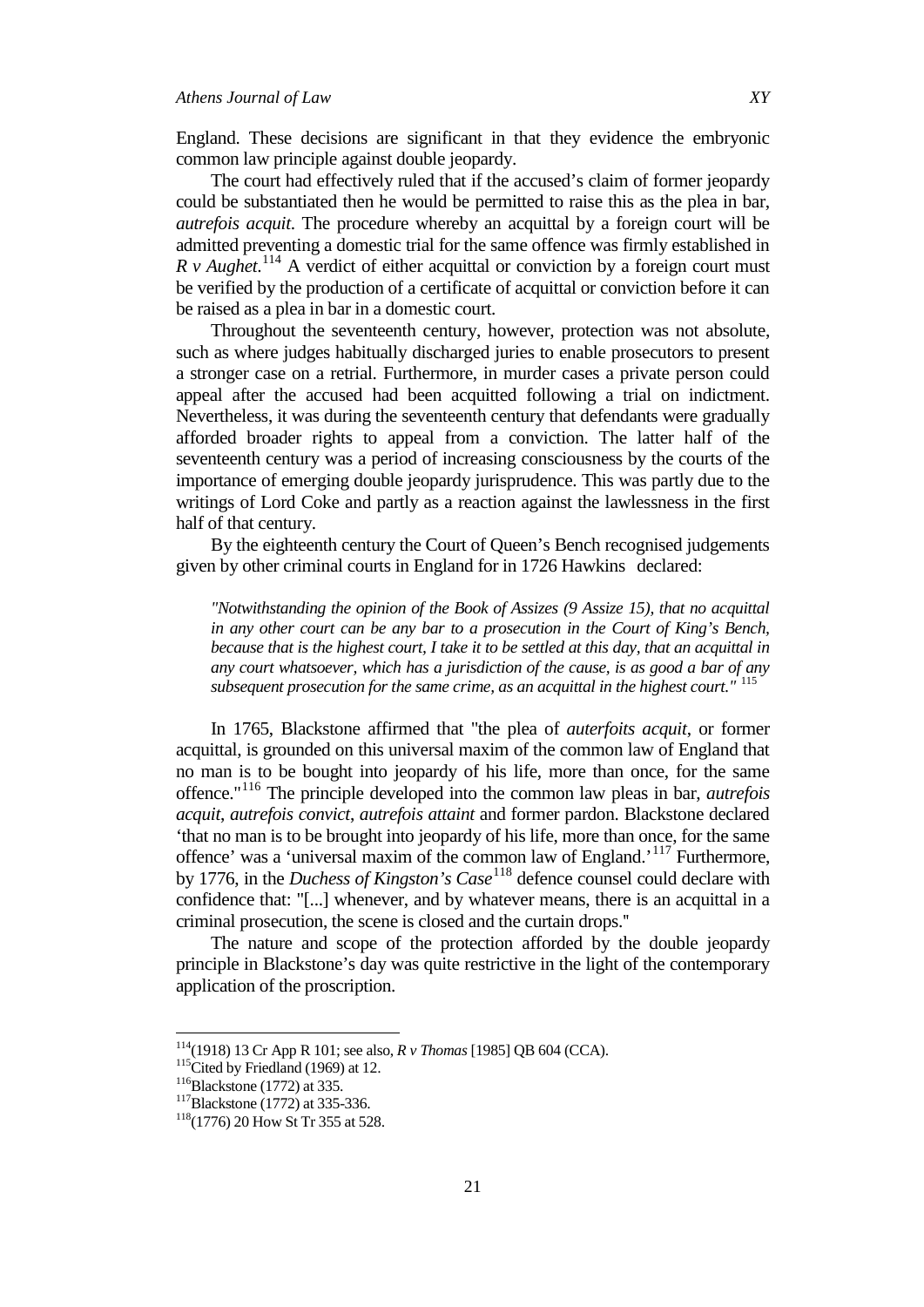## **Reception in the American Colonies**

The origins of the double jeopardy principle in the American colonies are founded on the English common law formulation, and "the principle was brought to (America) by the earliest settlers as part of their heritage of freedom."[119](#page-21-0) The principle was initially expressed in the Body of Liberties of Massachusetts 1641, Cl 42, *"No man shall be twise sentenced by Civill Justice for one and the same Crime, offence, or Trespasse"* and Cl 64 in more elaborate terms: "*Everie Action betweene partie and partie, and proceedings against delinquents in Criminall causes shall be briefly and destinctly entered on the Rolles of every Court by the Recorder thereof. That such actions be not afterwards brought againe to the vexation of any man*." The formulation of the principle in the codes of other colonies were influenced by the Massachusetts Code.<sup>[120](#page-21-1)</sup>

The New Hampshire Constitution 1784 was the first bill of rights expressly adopting a codification of the principle in Article 1, *'No subject shall be liable to be tried, after an acquittal, for the same crime or offence*.' A more comprehensive protection was included in the Constitution of the Commonwealth of Pennsylvania 1790, Article IX that provided: *'No person shall, for the same offence, be twice put in jeopardy of life or limb*', language almost identical to the Constitution of the United States fifth amendment provision *'nor shall any person be subject for the same offense to be twice put in jeopardy of life or limb*'. It is notable that the terminology 'life or limb' had a literal meaning throughout the medieval period when harsh punishments were imposed.

Although technically negatively implied from the Statute of 1487 and Statute of 1534 the fact that the principle was not mentioned in English statute law prior to its inclusion in the Constitution of the United States suggests that the principle gradually evolved as a procedural defence throughout the development of the common law as opposed to being a 'cornerstone of the common law.'

#### **Hypothesis**

The sixteenth and seventeenth centuries witnessed an expansion of decisions applying and developing the principle through the pleas in bar autrefois acquit and autrefois convict. The incremental movement towards the elimination of multiple prosecutions, which seems to have coincided with the Restoration following the Interregnum (1649-1660), and from this start the double jeopardy principle began do develop into its modern form. The Restoration of the Stuart monarchy in the kingdoms of England, Scotland and Ireland took place in 1660 when Charles II returned from exile in Europe. This development might suggest that aspects of continental law and procedure might have impressed Charles II to the extent that these princciples were adopted in the common law of England.

<span id="page-21-1"></span><span id="page-21-0"></span><sup>&</sup>lt;sup>119</sup>*Bartkus v Illinois* (1958) 359 US 121 at 152, Black J.<br><sup>120</sup>Haskins & Ewing (1958).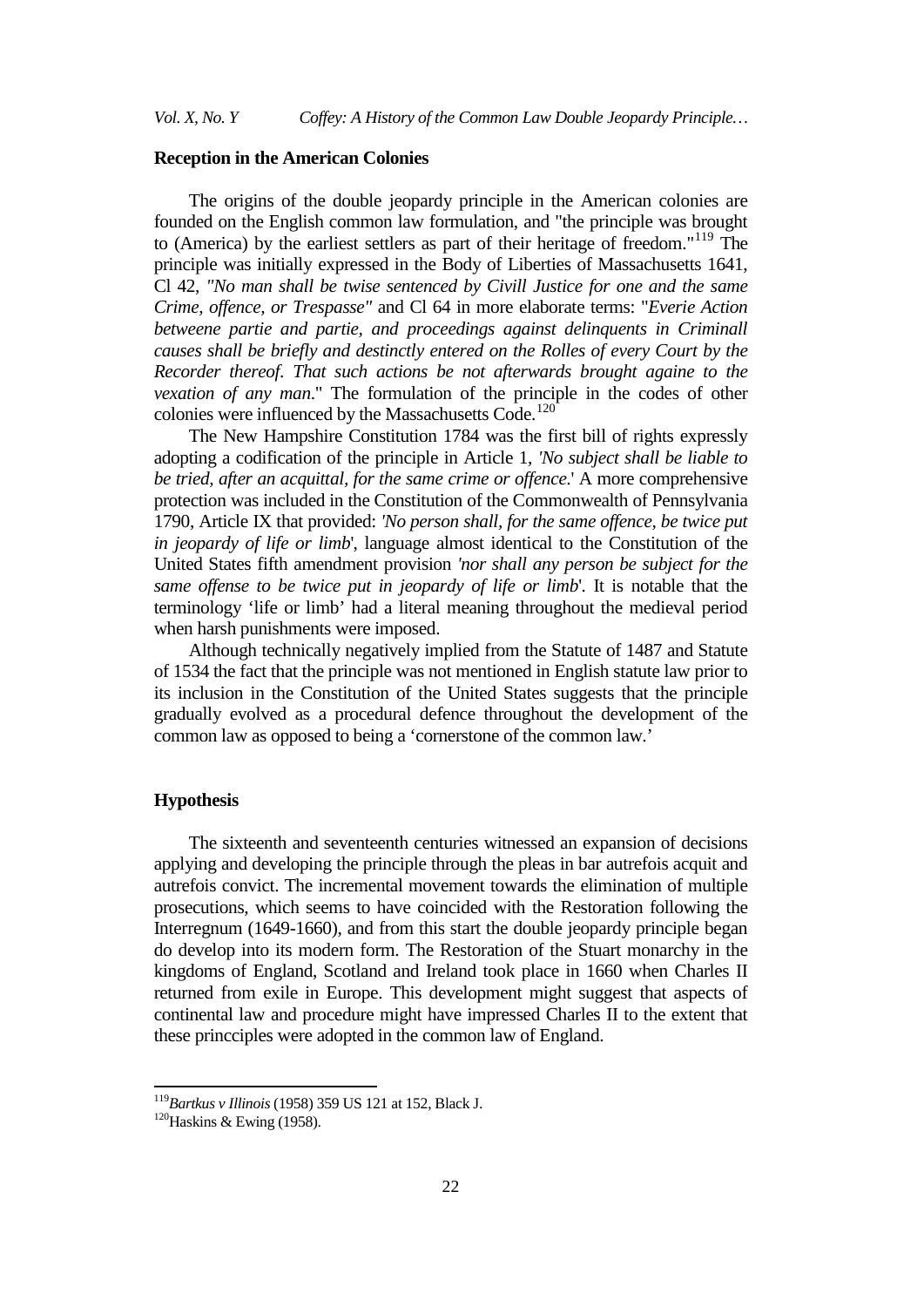## *Athens Journal of Law XY*

Although beyond the scope of this article, it is noteworthy that the Renaissance 14th to 17th centuries culminating in the 'rebirth' following the Middle Ages, followed by the Age of Enlightenment / Age of Reason c. 17th and 18th centuries might also have impacted on judicial development of the double jeopardy principle. By the late eighteenth century double jeopardy was settled as a common law principle.

### **Conclusion**

The injustice of repeated ordeals of trials and inhumane punishments necessitated the incremental development and implementation of the procedural defence as a bar on the authority of the state.

Interpretations of the double jeopardy principle should consider the historical context wherein the procedural defence originated. The basis of double jeopardy jurisprudence may be traced to the formative periods in the development of the common law and the policies it espouses have progressively evolved through the decisions of the common law courts in response to the adverse standing of the accused in the medieval criminal justice system. It is arguable that the rationale for the development of the common law principle against double jeopardy was influenced by the continental civil law which may have been transposed through the cannon law of the Church. It is unlikely that the principle was native to the common law of England particularly in consideration of the former Anglo-Saxon rudimentary legal system and the absence of reported decisions of the common law courts during the formative periods in the development of the common law legal system. Nevertheless, the exact basis for the gradual emergence of the common law principle against retrials cannot be demonstrated with a sufficient degree of certainty.

The precise origins of the recognition of the injustice of retrials and multiple punishments for the same offence remains speculative. Further research into the historical evolution of the principle is necessitated to shed light on the underlying driving forces that stimulated the incremental development of the principle into its modern form in criminal justice systems concerned with universal law of reason, justice, and induvial liberties.

#### **References**

- Baker, J.H. (2002). *An Introduction to English Legal History*. London: Butterworths LexisNexis.
- Barton, J.L. (1993). 'On the teaching of Roman law in England around 1200 in *Journal of Legal History* 14:53-58.
- Binder, G. (2002). 'Punishment theory: Moral or political?' in *Buffalo Criminal Law Review* 5:321-372.
- Blackstone, W. (1772). *Commentaries on the Laws of England*. 2<sup>nd</sup> ed Oxford: Clarendon Press.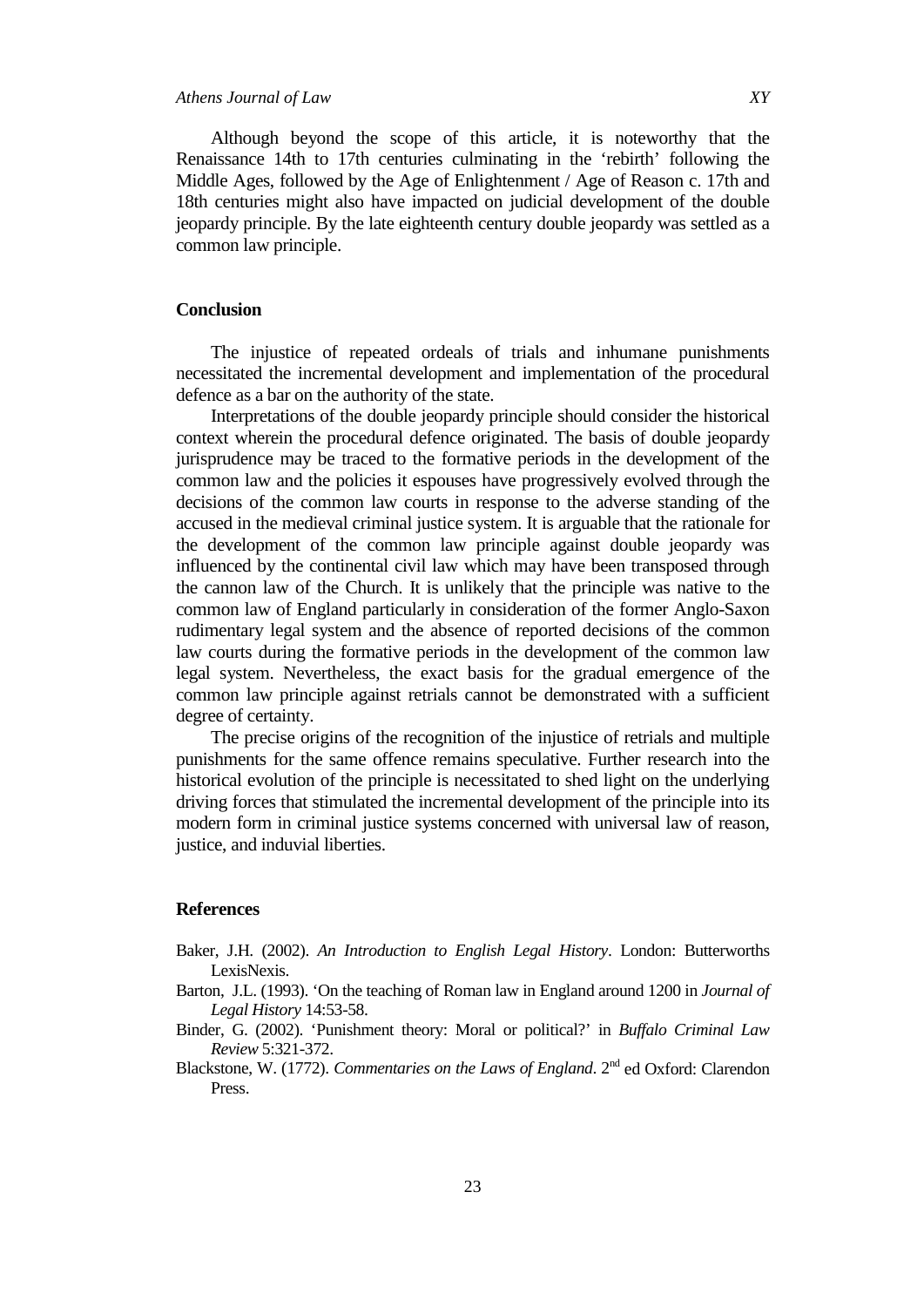*Vol. X, No. Y Coffey: A History of the Common Law Double Jeopardy Principle…*

Bracton, H. de; Thorne, S.E. (translation); G.E. Woodbine (ed.) (1968). *On the Laws and Customs of England*. Cambridge, Mass: Belknap Press.

Coke, E. (Reprint 2018). *Institutes of the Lawes of England*. London: Forgotten Books.

- Demosthenes (vol. 1), Vince, J.H. (translation) (1962). *Olynthiacs, Philippics, Minor Public Speeches, Speech Against Leptinesm*. Cambridge, Mass: Harvard University Press.
- Duggan, C. (1962). 'The Becket dispute and the criminous clerks' in *Bulletin of the Institute of Historical Research*. 35:1-28.
- Duxbury, N. (1989). 'Foundations of legal tradition: The case of ancient Greece' in *Legal Studies* 9:241-260.
- Fisher, W.T. (1961). 'Double jeopardy, two sovereignties and the intruding constitution' in *University of Chicago Law Review* 28: 591-613.
- Friedland, M.L. (1969). *Double Jeopardy*. Oxford: Clarendon Press.
- Jones, J.W. (1977). *Law and Legal Theory of the Greeks*. Oxford: Clarendon Press.
- Haskins, G.L. & S.E. Ewing (1958). 'The spread of Massachusetts law in the seventeenth century' in *University of Pennsylvania Law Review* 106:413-418.
- Higham, N. (2004). 'From sub-Roman Britain to Anglo-Saxon England: Debating the insular dark ages' in *History Compass* 2:1-29.
- Holdsworth, W.S. (1926). *A History of English Law*. London: Methuen & Co.
- Holmes, O.W. (1991), *The Common Law*. New York: Dover Publications.
- Hunter, J.H. (1984). 'The development of the rule against double jeopardy' in *Journal of Legal History* 5:3-19.
- Hurd, H.M. & M.S. Moore (2021). 'The ethical implications of proportioning punishment to deontological desert' in *Criminal Law and Philosophy* 15:495-514.
- Kallendorf, C. (1996). 'The historical Petrarch" in *American Historical Review* 101:130- 141.
- Kercher, B. (2003). 'Perish or prosper: The law and convict transportation in the British Empire, 1700-1850' in *Law and History Review* 21:527-584.
- Kirk, M.S. (1934). 'Jeopardy during the period of the Books' in *University of Pennsylvania Law Review* 82:602-617.
- Langbein, J.H. (1973). 'The origins of public prosecution at common law' in *American Journal of Legal History* 17:313-335.
- Ma, Y. (2008). 'Exploring the origins of public prosecution' in *International Criminal Justice Review* 18:190-211.
- Milsom, S.F.C. (1969). *Historical Foundations of the Common Law*. London: Butterworths.
- de Morgan, J. (1900). 'Executions and executioners' in *Green Bag* 12:125-134.
- Nelson, J.N. (2007). 'The Dark Ages' in *History Workshop Journal* 63:191-201.
- Plucknett, T.F.T. (1956). *A Concise History of the Common Law*. 5th ed., London: Butterworth.
- Pollock, F.B. & Maitland, F.W. (1968). *The History of English Law: Before the Time of Edward I*. 2nd ed., Cambridge: Cambridge University Press.
- Radzinowicz, L. (1948). *A History of English Criminal Law and its Administration from 1750*. London: Stevens.
- Re, E.D. (1961). 'The Roman contribution to the common law' in *Fordham Law Review* 29:447-494.
- Reid, J.P. (1993). 'Law and history' in *Loyola Law Review* 27:193-223.
- Scott, S.P. (1932). *The Civil Law*. Cincinnati: Central Trust Company.
- Sigler, J.A. (1963). 'A history of;double jeopardy' in *American Journal of Legal History* 7:283-309.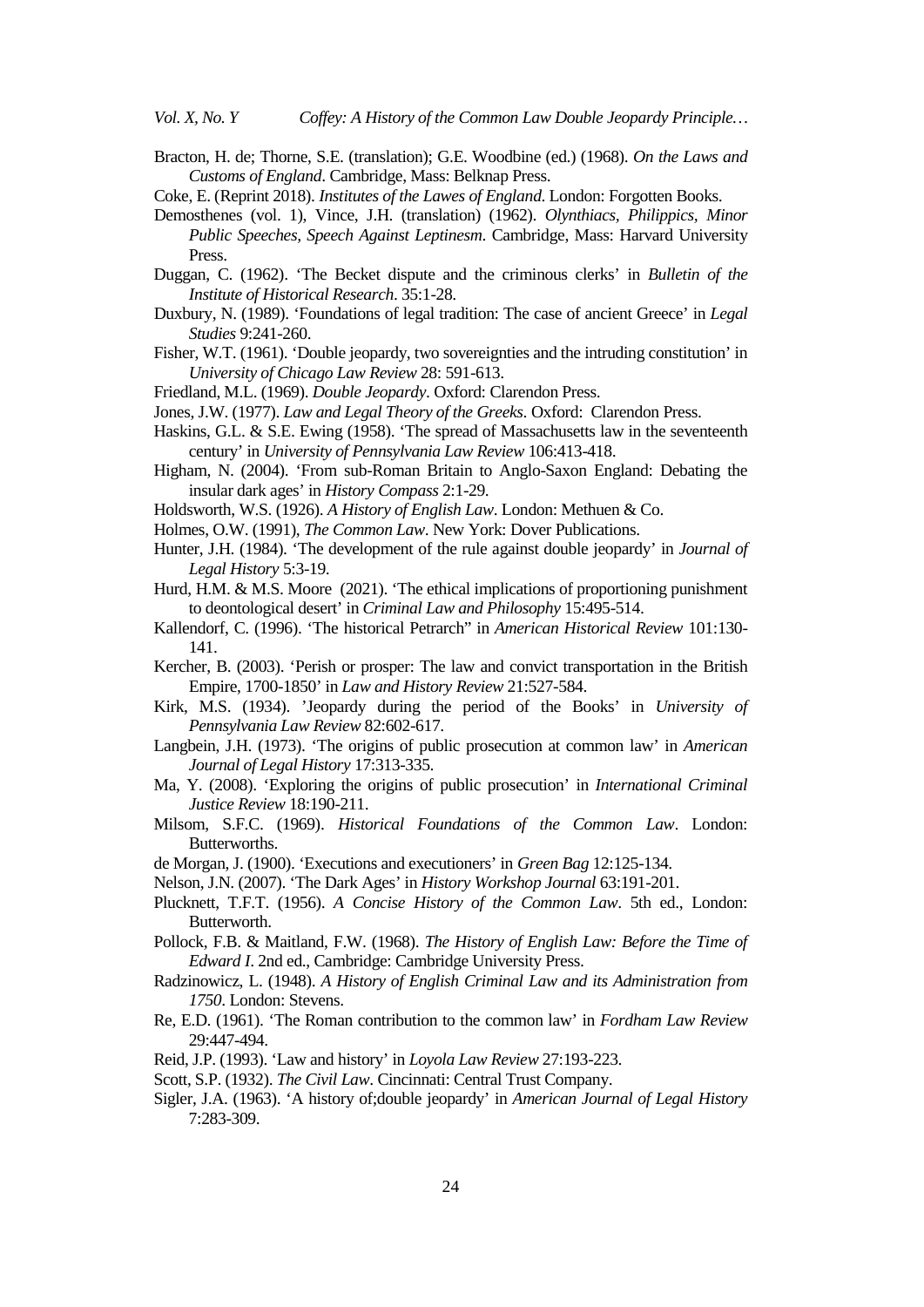- Sigler, J.A. (1969). *Double Jeopardy: The Development of a Legal and Social Policy*. New York: Cornell University Press.
- Stephen, J.F. (1883). *A History of English Criminal Law*. London: Macmillan.
- Stephen, J.F. (1885). 'Variations in the punishment of crime' in *Nineteenth Century* 17:755-776.
- Stephens, D.J. (1972). 'In jeopardy' in *Criminal Law Review* 361.
- Taylor, D. (1997). *The New Police in Nineteenth-Century England: Crime, Conflict and Control*. Manchester: Manchester University Press.
- Stuckenberg, C.F. (2019). 'Double jeopardy and *ne bis in idem* in common law and civil law jurisdictions' in Brown, D.K., Turner, J.I. & Weisser, B. (2019). *The Oxford Handbook of Criminal Process*. Oxford: Oxford University Press.
- Thorpe, B. (1840). *Ancient Laws and Institutes of England: Comprising Laws Enacted under the Anglo-Saxon Kings from Aethelbirht to Cnut*. London: Commissioners of the Public Records.
- Turner, R.V. (1975). 'Roman law in England before the time of Bracton' in *Journal of British Studies* 15:1-25.
- Wharam, A. (1972). 'The 1189 rule: Fact, fiction, or fraud?' in *Anglo-American Law Review* 1:262-278.
- Wilson, F.M. (1960). 'Pillars of Anglo-American law' in *Baylor Law Review* 12:251-260.
- Wishingrad, J. (1974). 'The plea bargain in historical perspective' in *Buffalo Law Review* 23:499-527.
- Woodbine, G.E. (ed) (1780). *Glanville: Treatise on the Laws and Customs of the Kingdom of England*. Oxford: Oxford University Press.
- Zimmermann, A. (2014). 'Christianity and the common law: Rediscovering the Christian roots of the English legal system' in *University of Notre Dame Australia Law Review* 16:145-177.

## **Cases**

#### *Ireland*

*Conlin v Patterson* [1915] 2 IR 169 *R (Hastings) v Justices of Galway* [1906] 2 IR 499 *The People (DPP) v Quilligan (No. 2)* [1989] IR 46

#### *UK*

*Armstrong v Lisle* (1697) 84 ER 1096 *Duchess of Kingston's Case* (1776) 20 Howell's State Trials 355 *Lisle's Case* (1697) 84 ER 1095 *R v Fenwick and Holt* (1663) 82 ER 1025 *R v Hannis* (1671) 84 ER 483 *R v Jackson* (1661) 83 ER 330 *R v James Turner and William Turner* (1664) 84 ER 1068 *R v Jones and Bever* (1665) 84 ER 1078 *R v Kinloch* (1746) 168 ER 9 *R v Lewin* (1668) 84 ER 248 *R v Marchant*(1668) 2 Keble 403 *R v Perkins*(1698) 90 ER 1122